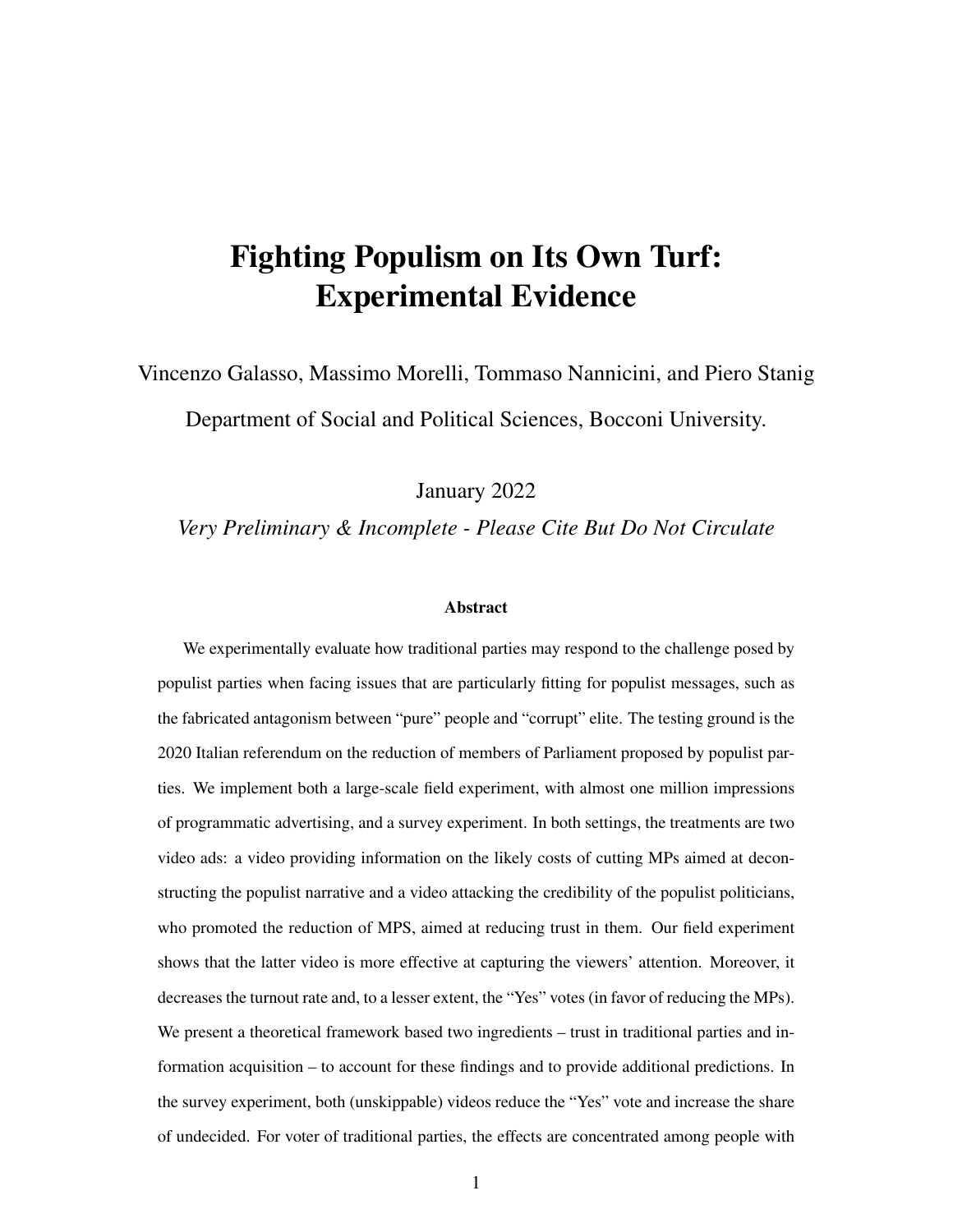low previous political information. For individuals with no trust in traditional parties, previous political information plays no role.

Keywords:

JEL Classification: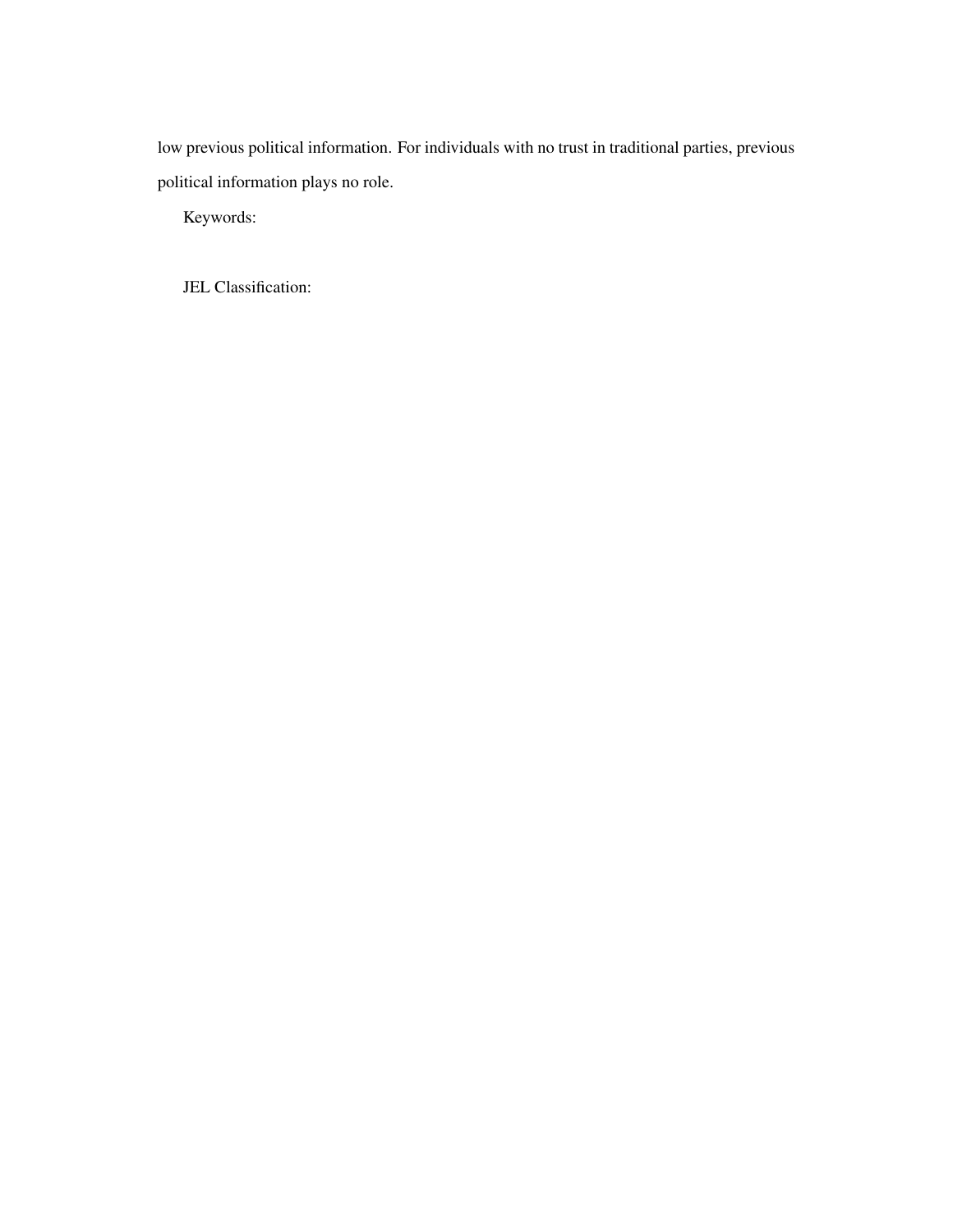### 1 Introduction

The last decade has witnessed an unprecedented rise of populism in Western democracies. Populist parties share a view of the society as partitioned into two antagonistic groups: "pure people" and "corrupt elite" (Mudde and Rovira Kaltwasser 2017). Hence, they seek to challenge the corrupt establishment in the interest of the "people," with little patience for pluralism, protection of minorities, and constitutional checks and balances. Populist parties also feature anti-expert sentiments, anti-globalization stances, and an aggressive communication style on social media (De Vries 2018). A large literature has developed on the socio-cultural and economic motivations of populism (Margalit 2019, Guriev and Papaioannou 2020).

The populist combination of issues and communication style has posed a phenomenal challenge for traditional parties that struggled with finding adequate and successful responses. Several questions need to be tackled to formulate a successful and coherent strategy to face populism. Should traditional parties avoid all together addressing divisive issues that belong to the populist camp, such as anti-establishment or anti-immigration sentiments? Should they use a more inclusive and inspirational narrative, which appeal to a moral rhetoric to activate positive emotions among voters (Jung, 2019)? But even if avoiding to focus on populist-friendly issues turns out to be advisable, shying away from them may not always be possible. A second set of questions therefore arises. If forced to address these issues, should traditional parties deconstruct the populist narrative with facts, in an attempt to persuade voters – to "win the argument"? Or should we expect this information strategy to backfire, particularly among voters leaning toward populist parties (Nyhan and Reifler, 2010, Kahan et al., 2017)? Traditional parties might also mimic the populist rhetoric of framing and blame attribution (Busby et al., 2019), using the same tools of populists against them, e.g., depicting populist politicians as a new opportunistic and corrupt establishment. Is this "use the same weapons" strategy effective? Two crucial choices thus emerge: whether traditional parties should tackle or avoid "populist" issues, and whether they should use or avoid a "populist" framing. In the context of an intrinsically populist issue, we address the second research question by means of both a large-scale field experiment and a survey experiment in the field.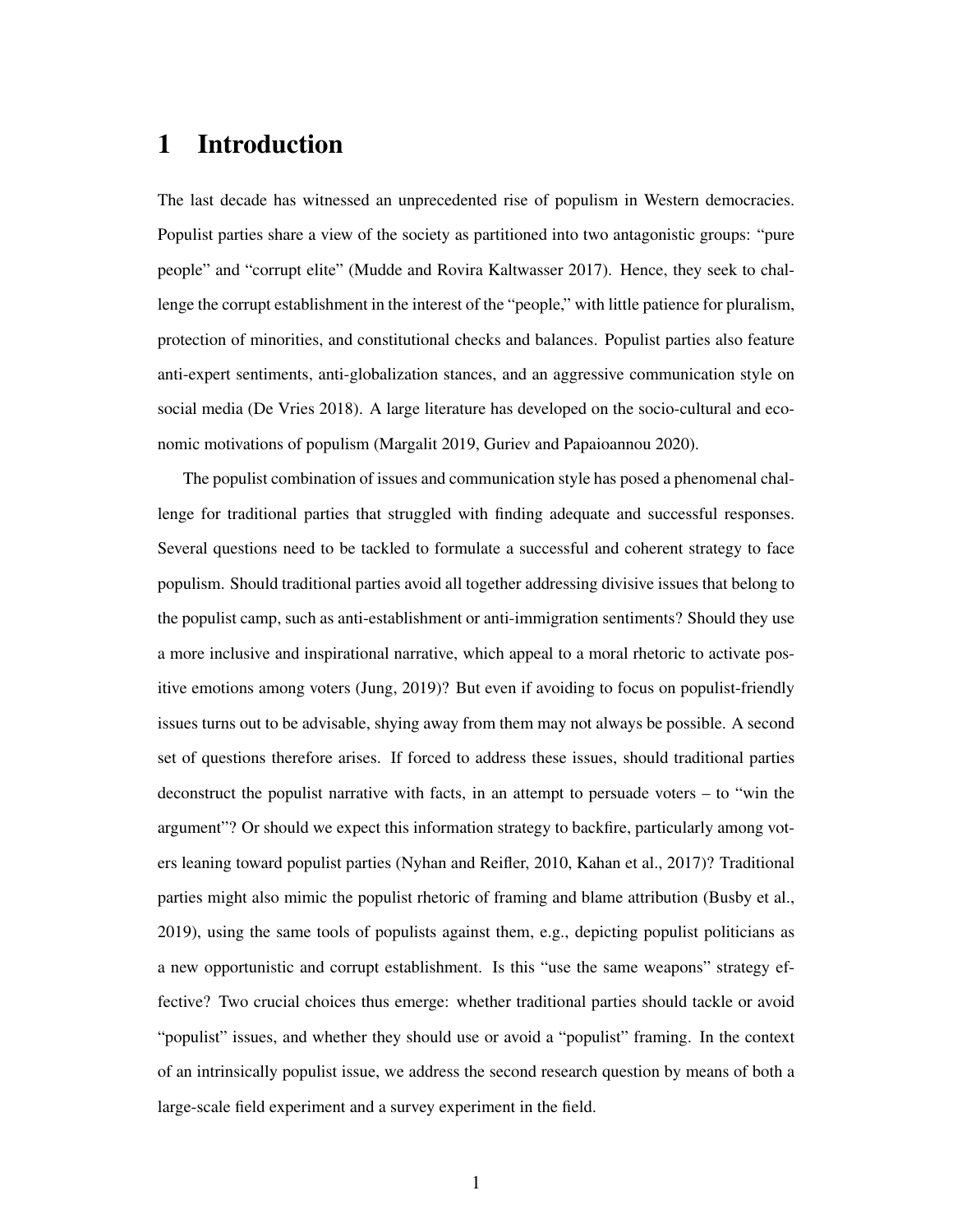Our paper exploits a constitutional referendum on a populist-friendly issue—the reduction of the number of MPs in the Italian Parliament—to study the electoral effects of traditional political parties' messages to the voters. Reducing the number of MPs was proposed by two populist parties (the 5 Stars movement and the League) with the stated aim of reducing the cost of the political system, and had a strong anti-establishment content. The constitutional amendment, reducing the MPs in the Lower House from 630 to 400 and in the Senate from 315 to 200, was approved at large majority in both branches of the legislature. Yet, on January 2020, a petition was filed by 71 Senators to hold a confirmatory constitutional referendum. Public opinion was largely favorable to reducing the number of MPs. Polls run the week before the referendum, held on September 2020, predicted a 70%-30% victory of the "Yes" over the "No" votes, thereby confirming the constitutional amendment. Traditional parties did not take a firm stand on the issue (Forza Italia) or were internally divided (the Democrats), as they refrained from tackling such a populist-friendly issue.

We ran a large-scale field experiment during the electoral campaign for the referendum using electoral material designed and provided by a committee promoting the "No" vote (*Democratici per il No*) for its national campaign. We used a novel communication tool, programmatic advertisement, to deploy almost a million video "impressions" to Italian citizens in 200 municipalities of six Italian regions (Campania, Emilia-Romagna, Lazio, Lombardia, Toscana, and Veneto). These impressions consisted of non-skippable pre-roll videos displayed in a large host of websites, including newspapers, blogs, games, etc. The randomization was done at the municipal level. In parallel to the field experiment we ran a survey experiment on around 2,000 individuals, from the same municipalities involved in the field experiment, administering the same treatments to the sample.

Our informational treatments consisted of two video ads supporting the "No" vote, which differed in their tone and message, but were identical in their length and graphics. Both videos lasted 30 seconds. One video provided information on the amount of the effective cost savings obtained by reducing the number of MPs, and on its negative consequences for the democratic representativeness of the Parliament. It thus used a "win the argument" strategy aimed at deconstructing the populist message. The other video instead carried out a direct attack to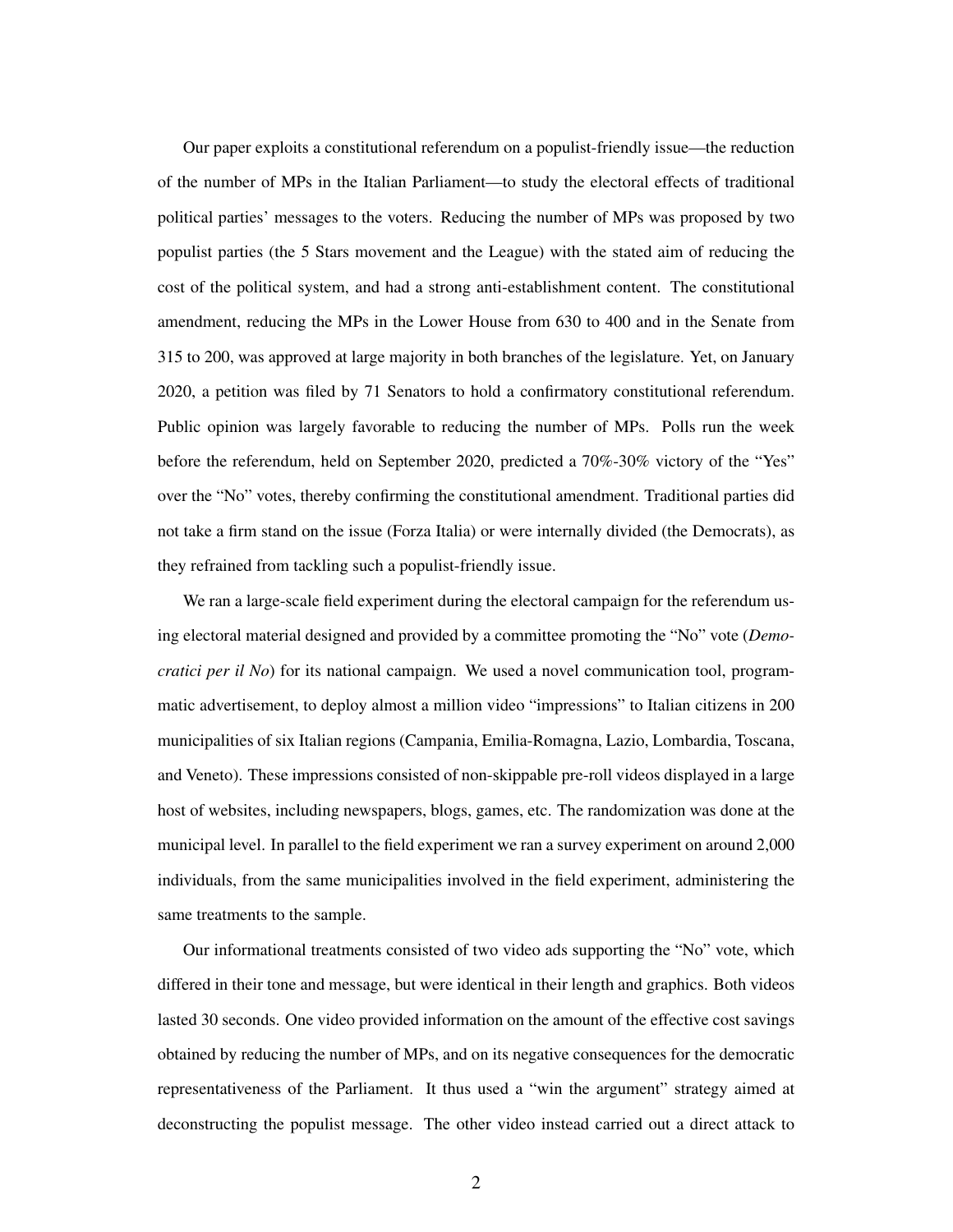the politicians of the two main parties that promoted the reduction of the number of MPs, by explicitly pointing out their non-democratic or illegal behavior. It thus exploited a "use the same weapons" strategy aimed at reducing citizens' trust and credibility in these (populist) non-traditional parties too. For both videos, the final goal was to persuade voters to vote "No" at the referendum.

The results of our experiments suggest a role for campaigning even on lopsided, populistfriendly issues. In the field experiment, the video that attacked the credibility of the populist leaders proved to be better equipped than the informational video to capture the viewers' attention. Programmatic advertisement using this trust-reducing video reduced turnout by almost 2 percentage points, with a persuasion rate of around 4-5% (depending on the econometric specification). This effect is stronger among potential "Yes" voters as it is associated with a reduction in the "Yes" vote of around 0.5 percentage points.

We use a theoretical framework developed by Morelli et al. (2021), based on two crucial elements – individual trust in traditional politicians and information acquisition, to account for these findings. Individuals differ in their trust in traditional parties. Individuals with high enough trust vote for traditional politicians and acquire political information to monitor their behavior and the quality of their policy decisions. Instead, people with low levels of trust either vote for non-traditional parties that are willing to commit to policies before the elections, or abstain. These low trust individuals do not seek political information. According to this theoretical framework, in the referendum, low trust individuals should prefer the "Yes" vote, since they do not value much the independent role played by the MPs and should thus favor their reduction; whereas (high trust) voters of traditional parties should be more inclined to vote "No." Our findings in the field experiment on the electoral effectiveness of the treatments are consistent with this theoretical framework. The trust reducing video seems to convince individuals with low trust in traditional parties to turn their backs on non-traditional parties too. These individuals seem to disregard the non-traditional parties' advice to vote "Yes", deciding instead to abstain. Conversely, the informational video has little effect on these individuals, who do not seek information and might be more likely to skip it by closing the browser window.

The theoretical framework provides additional predictions that can be tested in the survey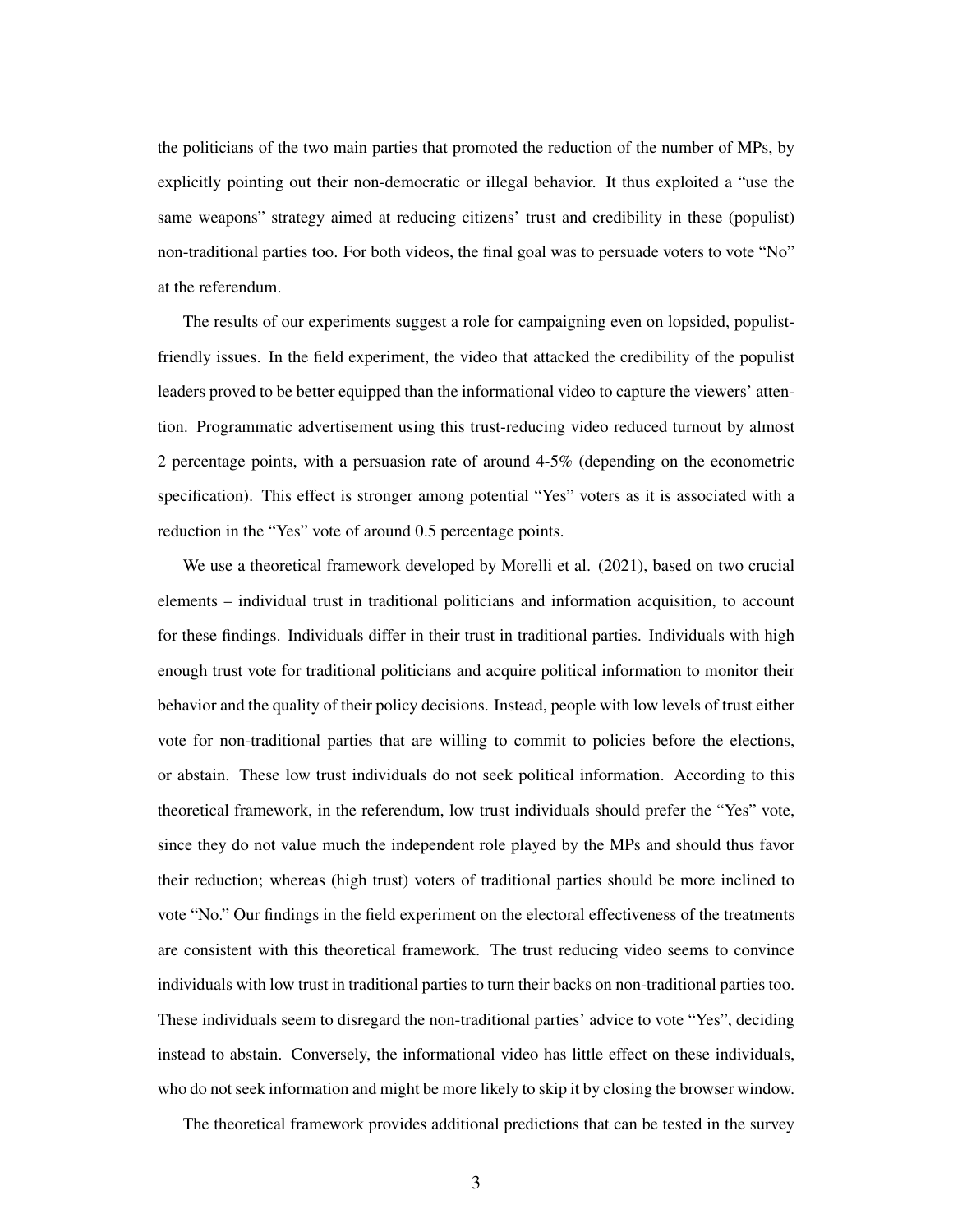experiment, in which the video treatments cannot be easily skipped. In line with these predictions, we find that among untreated individuals, who were not exposed to any of the two video treatments, intentions to vote "Yes" (i.e., to confirm the reduction of MPs) were stronger for individuals with low trust in traditional parties. These people were also less politically informed than voters of traditional parties. Indeed, among untreated individuals, political information played no role in determining voting intentions at the referendum for the low trust individuals. Instead, among untreated voters of traditional parties, more informed people were less likely to vote "Yes". Turning to our treatments, in the survey experiment, they were equally effective among individuals with low and high trust in traditional parties. However, for high trust individuals, the informational video was more effective than the trust reducing video, and it was particularly effective among the low informed people. Instead, among the low trust individuals, both videos were equally effective and no difference emerged according to prior levels of political information.

The paper proceeds as follows. Sections 2 and 3 describe the political background and the experimental design, respectively. Section 4 present the empirical results of the field experiment. Section 5 discusses the theoretical framework and the predictions for the survey experiment, which is presented in section 6. Section 7 concludes.

### 2 Political Background

The referendum on the confirmation of the constitutional amendment that reduced the number of Italian MPs in both Houses took place on September 20 and 21, 2020. Reducing the number of MPs had informally been proposed by the 5 Stars movement and the League, but was put on paper during the summer 2018 negotiations, when both parties signed a "government contract,"(Nota: "government contract" come traduzione letterale e' un po' confusionario in inglese; coalition contract o coalition agreement o coalition pact? ) enumerating the policy measures to be implemented by the 5 Stars movement (M5S) and League coalition government. In the paragraph "Institutional Reforms, Autonomy and Direct Democracy," the contract stated: "It is necessary to begin with the drastic reduction of the number of MPs: 400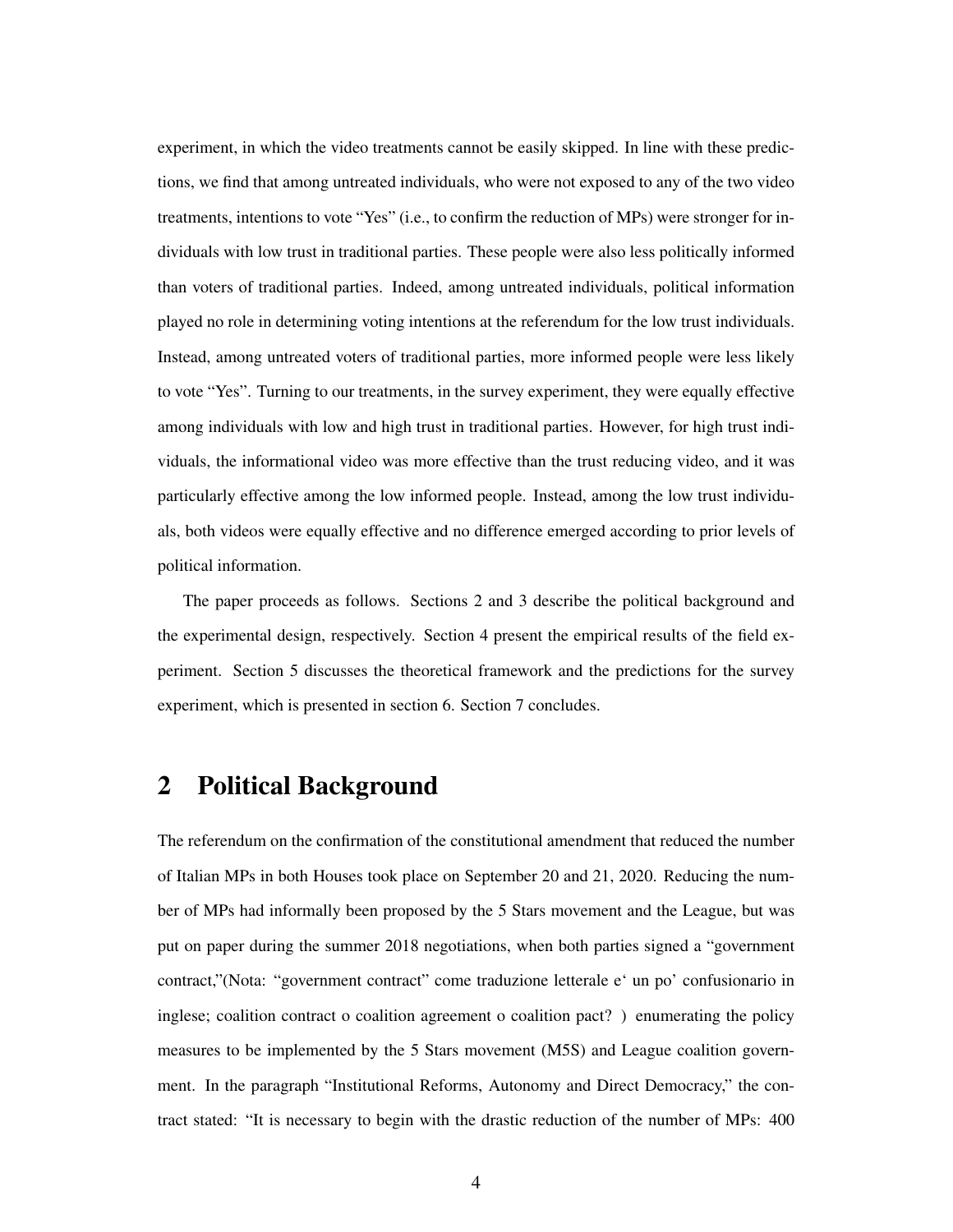deputies and 200 senators." This reduction was motivated by the need of easing the working of the Chambers, of increasing efficiency in the legislative process, and of achieving spending reductions, but was clearly linked to the anti-establishment stance of both parties.

The legislative process for the constitutional amendment law (A.S. 805) that reduced the number of members of Parliament was initiated in the Senate jointly by a M5S Senator (Patuanelli) and a League Senator (Romeo) on September 2018. Following the procedure required for this type of amendments, it was approved twice each by both the Senate and the Lower House. On September 2019, the government was replaced by a new coalition government formed by the M5S and the Democratic Party (PD). On October 8, the constitutional law, which reduced the MPs in the Lower House from 630 to 400 and in the Senate from 315 to 200, was final approved in the Lower House, with 553 votes in favor out of the 569 representatives. In this last vote, MPs from the Democratic Party, who opposed the law in the two previous votes in the Senate and in the first vote in the Lower House, supported the reduction, in compliance with the agreement reached with their coalition partner, the M5S.

On January 10, 2020, a petition was filed by 71 Senators (mostly from Forza Italia, but also from the Democratic Party) to hold a constitutional referendum on this law. The referendum brought the question on whether to reduce the number of MPs directly to the Italian electorate. By voting "yes," voters would confirm the law that reduced the number of MPs, whereas by voting "no" they would request its cancellation, thereby keeping the current number of MPs. No minimum turnout quorum is required in constitutional amendment referendums: the majority of the valid votes cast determines the result of the referendum.

The issue was quite lopsided. Polls run six months before the referendum predicted a landslide (90%-10%) victory of the "yes" over the "no" votes, while polls run the week before the referendum predicted a 70%-30% win for the reduction in the number of MPs. Most major political parties were publicly in favor of the "yes," but they largely differed in their commitment to run a referendum campaign and in the extent of their internal disagreements. M5S was the most present in the media and strongly favored the reduction. League and PD were also visible, but recorded some dissenting interventions. Forza Italia left freedom of vote to its voters.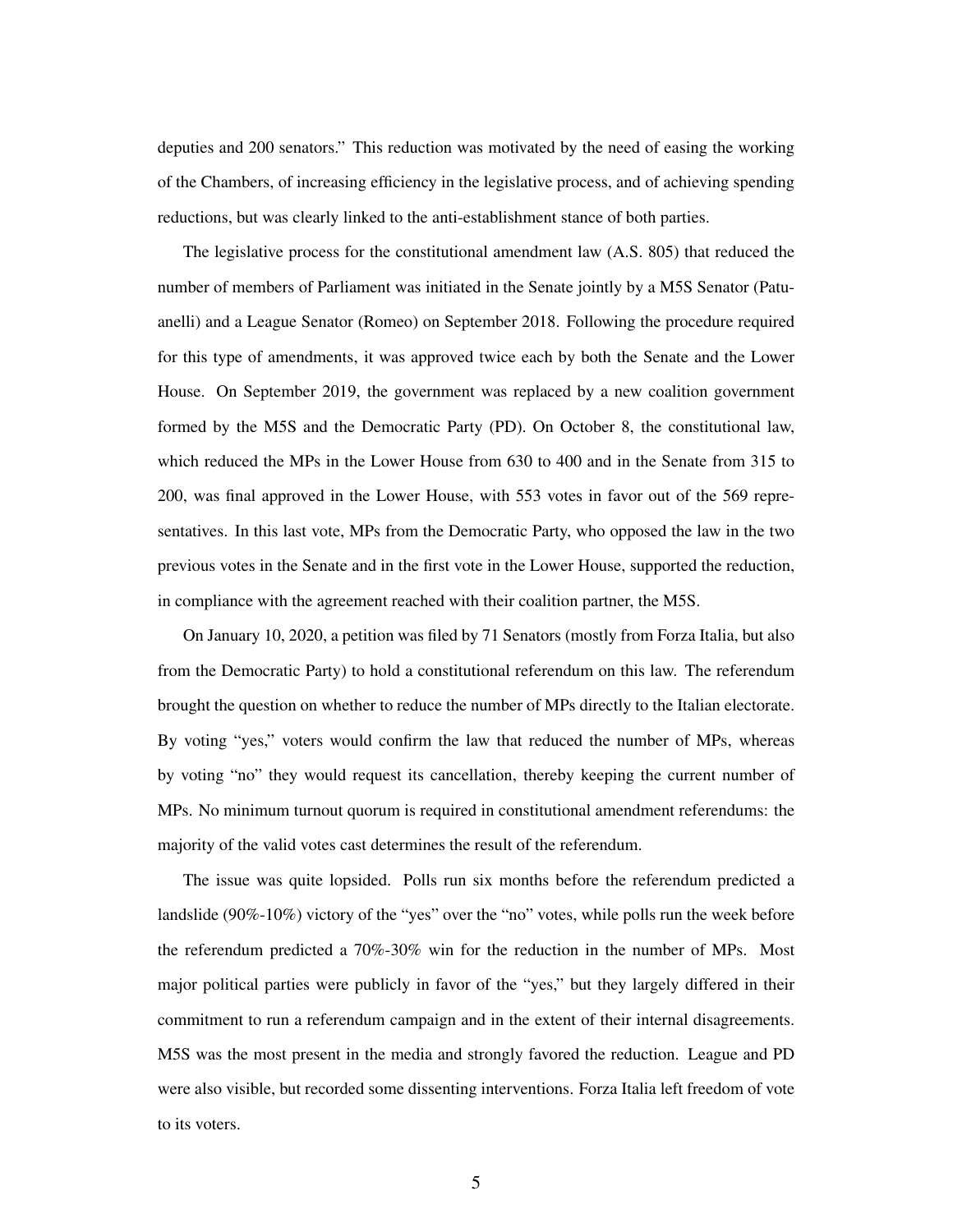### 3 Experimental Design

We examine the effect of two different campaign messages in favor of voting "No," i.e., of dropping (?) the constitutional amendment that reduced the number of MPs. We exploited electoral material designed and provided by the committee *Democratici per il No* for its national campaign. From this material, we selected and used two video ads, which differed in their message, but not in their length nor graphics. One video was more factual and provided information on the negative consequences that reducing the number of MPs would have for the democratic representativeness of the Parliament. The other video brought a direct attack to discredit the politicians who promoted the reduction of the number of MPs.

We used these two videos in a large-scale field experiment with programmatic advertisement, involving 200 relatively small municipalities in six Italian regions, and in a survey experiment. These treatments coexisted with the real campaign, for both sides (No and Yes), and therefore their effects (if any) operated at the margin. However, we designed the field experiment so that the intensity of the treatment could be strong and thus have perceivable effects on the actual vote shares in the treated municipalities.

The field experiment was implemented between September 7 and September 18, 2020. The programmatic advertisement allowed to deploy almost one million impressions in 200 municipalities. The two treatments appeared as non-skippable 30-second pre-roll videos displayed in a large host of websites, including newspapers, magazines, blogs, games, etc. The randomization was done at the municipal level.

Our survey experiment was implemented between September 9 and September 18, 2020. Around 2,000 individuals from 390 municipalities (300 of which were also part of the field experiment) were exposed to one of the two videos realized by the committee *Democratici per il No*, or were part of the control group that received only a neutral video on how to vote at the referendum. Since the randomization was done at the municipal level, in both the survey and the field experiment, individuals from a given municipality were exposed to the same experimental condition.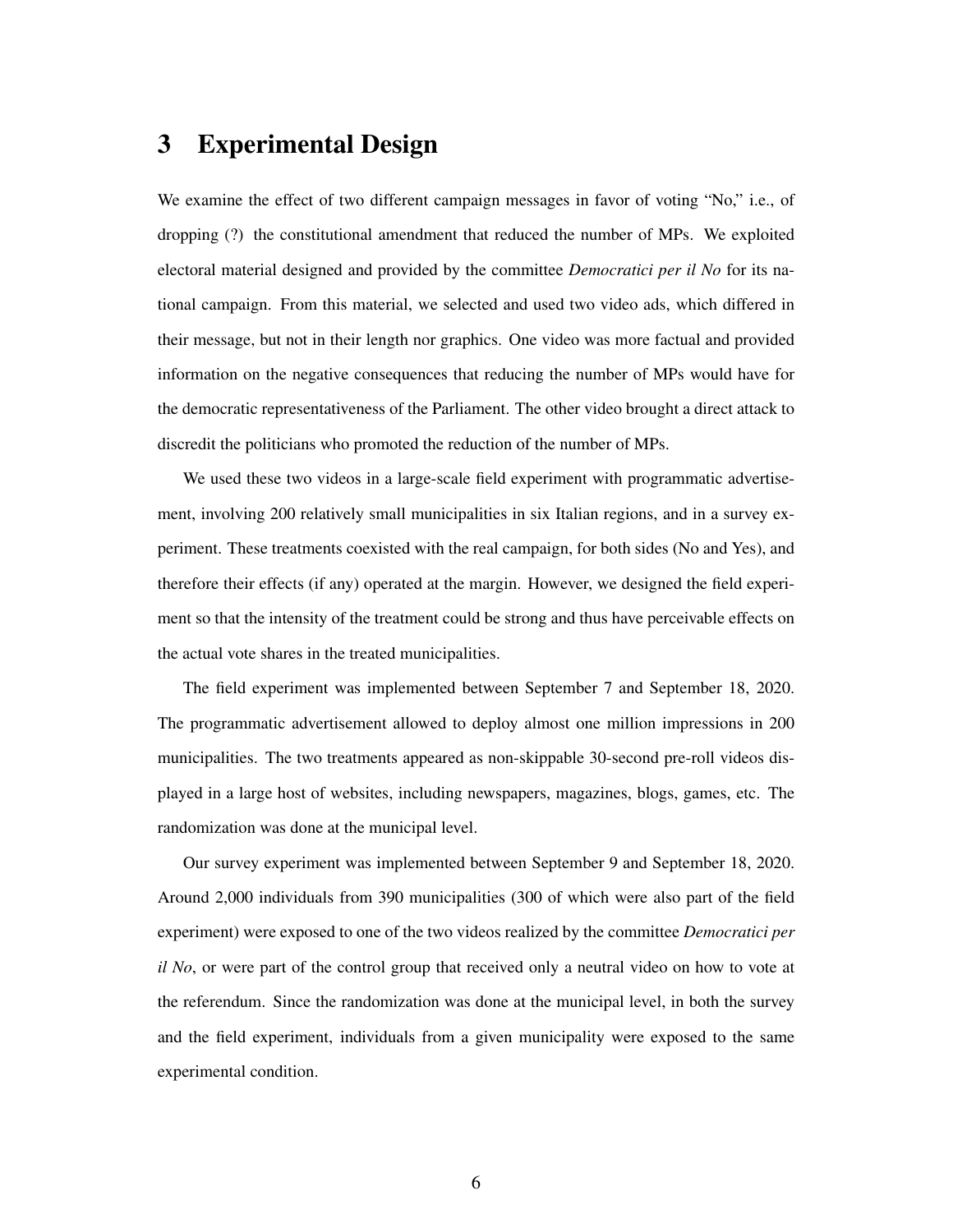### 3.1 Video Treatments

Our treatments consisted of two video ads, used to treat two groups of municipalities both in the field and in the survey experiment, according to the randomization protocol described below. Both videos were commissioned by a group promoting the "No" vote—*Democratici per il No*—and were produced by professionals video-makers. We selected these two videos from the entire electoral material available at the campaign committee, as they were the perfect fit for our research question. In the six regions in which we deployed the programmatic advertisement (Campania, Emilia-Romagna, Lazio, Lombardia, Toscana and Veneto), the campaign committee agreed not to use these videos for their own campaigning.

Both videos last 30 seconds. Besides their length, the videos share several features, such as the background colors, the speaker's voice, the narrative structure of the message, the tight rhythm of text and the music. In Italian, the first video contains 78 words and the second 81.

The video used for the municipalities in the first treatment group (T1) provides factual information and aims at deconstructing the populist narrative. Below is a transcript of the message read by a professional actor. In italics, we emphasize the parts shared by both videos. "*Perhaps you have been told that the referendum on September 20 is needed to* reduce the costs of politics....*They lied to you.* The cost savings will amount to only one coffee per year for every Italian. But there will be other consequences. Your municipality and the small regions will not have voice in Parliament. To bring a government down, it will only take a few turncoat Senators switching party affiliation. Hence, your vote will be worth less. Is all this worth a coffee a year? *"I vote NO."* While a background voice of a professional actor reads these statements, the video displays the text and faces of professional actors. It ends with a large "NO" appearing in white on the screen against a yellow background, which is immediately crossed-out, suggesting voters how to vote on their electoral ballot, and with the logo and the endorsement of *Democratici per il No* displayed in a corner.

The video used for the municipalities in the second treatment group (T2) moves instead a direct attack to the credibility of the politicians promoting the law that reduced the seats in Parliament and aims at reducing trust in these politicians. Below is a transcript of the message read by a professional actor. In italics, we emphasize the statements shared by both videos.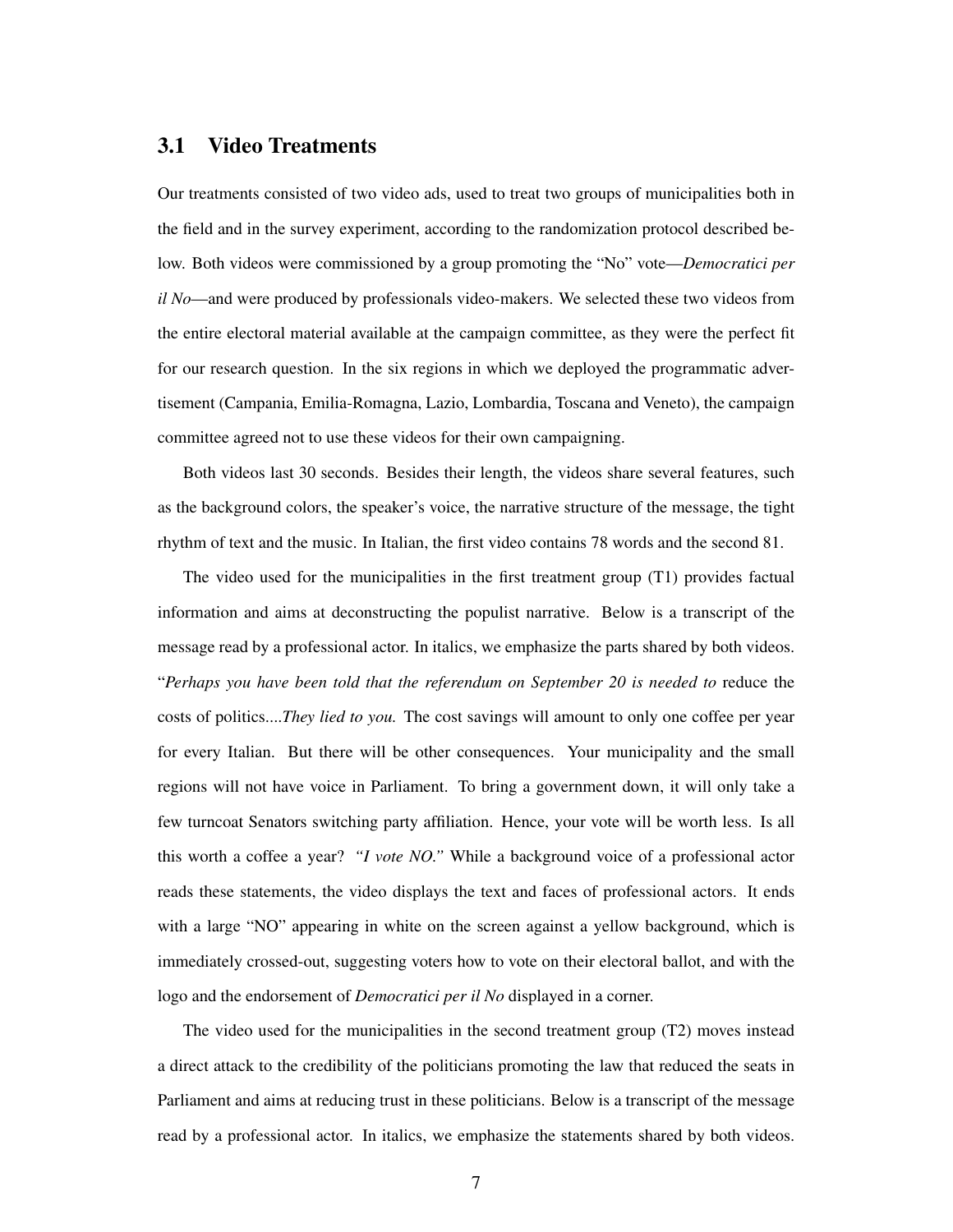"*Perhaps you have been told that the referendum on September 20 is needed to* fight the ruling elite. *They lied to you."* The aim of this law is to reinforce them: the new ruling elite. Those who would like to replace the Parliament that originated from the Resistance movement with the private online platform run by the Casaleggio Co. Those who cut 115 Senators to save 28 million Euros, when it would only take one Senator—Matteo Salvini—to give back the 49 million Euros stolen by the Northen League. Do you still want to be fooled by them? "*I vote NO.*" While a background voice of a professional actor reads these statements, the video displays the text and shows images of the politicians, who promoted the law, such as Di Maio and Toninelli (5 Stars movement's ministers) and Salvini (League). Also this video ends with a large "NO" appearing in white on a yellow background and being crossed-out, with the logo and the endorsement of *Democratici per il No* shown in a corner.

Both videos are available online at the experiment website (https://rebrand.ly/referendum2020)

### 3.2 Randomization

In the field experiment, we deployed the two videos using programmatic advertisement. Programmatic advertising is the automated transaction of buying and selling advertising online. It happens thanks to an algorithmic software that operates the sale and placement of digital ad impressions through exchange platforms in a fraction of a second. A publisher lists on the supply-side platform (SSP) the ad space for a particular viewer, who is currently on its webpage. This listing contains a wealth of information on the site, the ad space, and—thanks to the cookies on the viewer's device—the geographic location, demographics, and interests of the viewer. Demand-side platforms (DSPs) review this information to match users with the budget and targeting parameters of their advertisers. In real-time, DSPs make bids on behalf of their advertisers. The SSP picks the winner and shows the ad to the user on the publisher's site. The entire process happens in milliseconds, while the page is loading for the user.

Programmatic advertising has several advantages. It allows targeting users on a granular level, with the right message, in the right place, at the right time and on several devices, such as mobile, desktop, tablet, and TV. Hence, budget waste on likely uninterested viewers can be eliminated and feedbacks on the performance of each ad arrive in real time.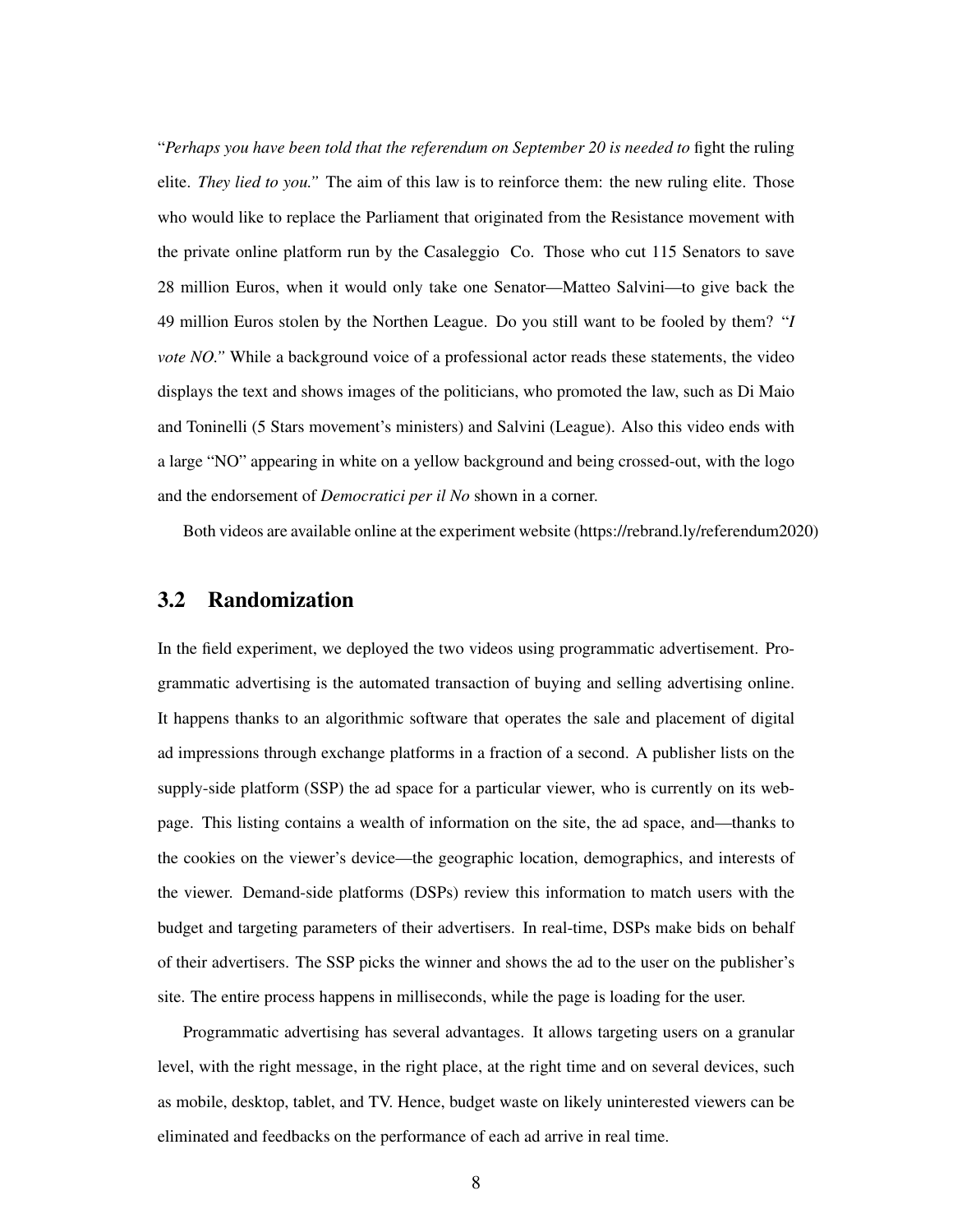The programmatic campaigning we randomized in our field experiment was managed by a professional company (*Electica*). As explained above, the campaigning targeted 200 municipalities in six Italian regions (Campania, Emilia-Romagna, Lazio, Lombardia, Toscana, and Veneto): 100 municipalities were reached with the informational video (T1) for our "Win the Argument" strategy and 100 municipalities with the trust reducing video (T2) for our "Use the Same Weapons strategy,"

Our budget allowed us to fund around one million impressions in total. We instructed the professional company to use a bidding strategy that would allow each municipality to receive a number of impressions proportional to its size. In particular, we divided the municipalities into ten equally spaced intervals, from 2,500 to 15,000 in increments of 1,250. Using the midpoint of these ten intervals, we calculated the proportion of impressions to citizens for each municipality that would reach the target of one million and thus be compatible with our budget. Our targeted ratio of impressions to citizens was around 57%.

Using this bidding strategy, 842,172 impressions were deployed, which, accounting for multiple views by the same person, reached 587,114 individuals. The company in charge of the programmatic advertisement was instructed to place the bids to reduce, for each municipality, the discrepancy between the target and the number of obtained impressions, and to minimize the difference of the discrepancies between two treated municipalities within a given group (triplet, see below) of municipalities. These objectives were prioritized above reaching the exact target of one million impressions.

Randomization was implemented at the municipal level. As video impressions can be targeted by the zipcode in which the user is located, we exploited the (partial) correspondence between zipcodes and municipalities, to target different campaign messages to different municipalities. The choice was due to the fact that electoral outcomes are obtained at the municipal level. To allocate treatments to municipalities, we adopted the following procedure.

First, we restricted our focus to the municipalities with population (in 2018) between 2,500 and 15,000 inhabitants, that existed also at the time of the 2016 Constitutional referendum, had a unique zipcode, and were located in one of the following six regions: Veneto, Campania, Toscana, Lombardia, Lazio, and Emilia-Romagna.The former three regions held concurrent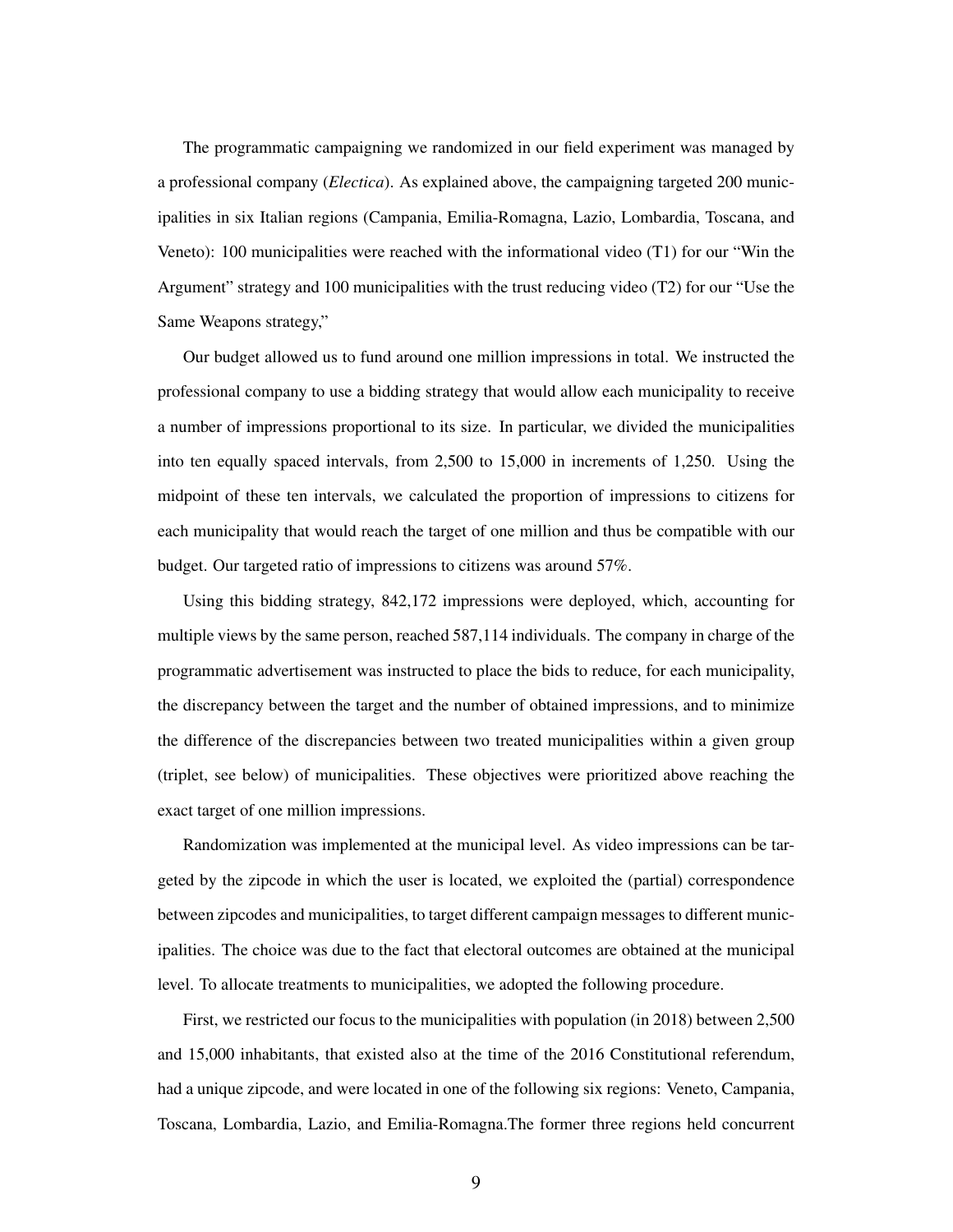regional elections along with the referendum.<sup>1</sup> This left us with a population of 992 municipalities.

Second, from these municipalities, we selected those with sufficient "digital penetration," that is, a sufficient level of access by the citizens to online contents. A measure of digital penetration was provided by the company in charge of the programmatic campaigning, which collected information on the number of "impressions" shown in these municipalities during August 2020.<sup>2</sup> From our initial sample, then, 596 municipalities were selected that ex-ante guaranteed a sufficient degree of digitalization: 72 in Campania, 94 in Emilia-Romagna, 29 in Lazio, 214 in Lombardia, 73 in Toscana and 114 in Veneto.

Third, we formed as many triplets of municipalities as possible within each region, based on Mahalanobis distance using the following covariates: population, 5 Stars Movement and Democratic Party vote shares in the 2018 election, turnout, and percentage of Yes votes in the 2016 referendum.<sup>3</sup> Once the triplets were formed, we randomly sampled a subset of these in each region, to reach the total of 100 municipalities assigned to the first treatment (T1), 100 to the second treatment (T2), and 100 as pre-registered control municipalities. The remaining triplets were set aside. Specifically, we selected 18 triplets (54 municipalities) each in Veneto, Campania, Toscana, and Emilia-Romagna. In Lombardia, we selected 19 triplets (57 municipalities), and in Lazio all the 9 triplets (27 municipalities) that could be formed, due to the small number of Lazio municipalities in the desired population range and above the digital penetration threshold.

Fourth, within each triplet, we randomly assigned one municipality to each treatment group – and thus to the corresponding video (T1 and T2) or to the control group. Our randomization protocol, including the list of municipalities and their treatment assignment, was submitted for pre-registration at EGAP.<sup>4</sup> Figure 1 displays the location of the treated and control municipal-

<sup>&</sup>lt;sup>1</sup>These six regions were chosen among the larger Italian regions, so that the three regions having concurrent regional elections (Veneto, Campania and Toscana) were paired with three neighboring regions with no contemporaneous elections (respectively, Lombardia, Lazio and Emilia-Romagna)

<sup>&</sup>lt;sup>2</sup>"Impressions" is the commercial term of trade for videos, banners, and native ads, which adopt the design and functionality of the environment in which they are placed.

 $3$ To form the triplets, we follow the procedure suggested at  $http://biostat.mc.vanderbilt.edu/$ wiki/Main/MatchingTripletsPriorToRandomization. We run 10000 iterations of the split-sample matching and select the allocation that minimizes the sum of within-triplet distance.

<sup>4</sup>The randomization of treatment assignments was carried out by Piero Stanig in consultation with Vincenzo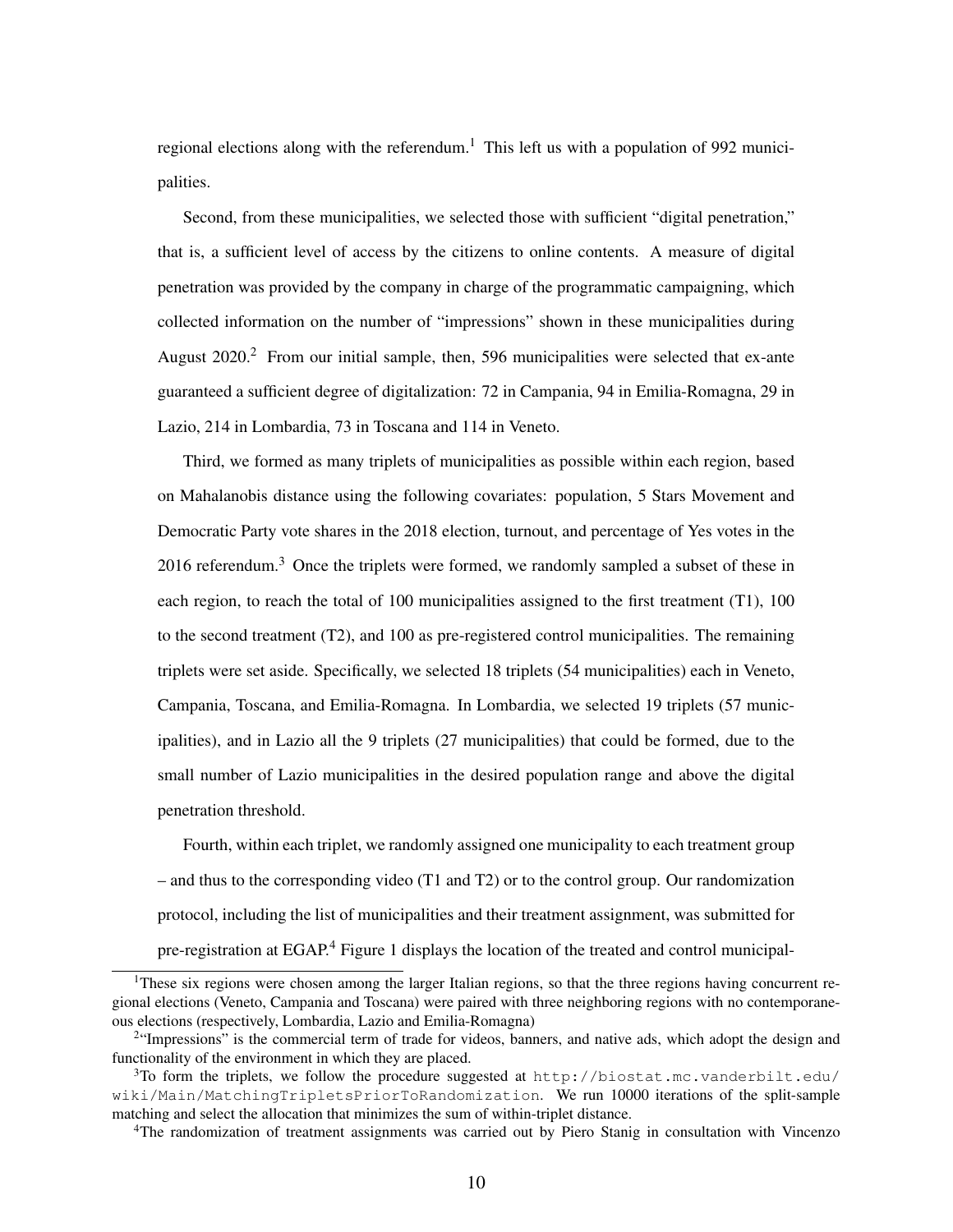ities (see also Figures A.1-A.6 in the Online Appendix).

Table 1 provides descriptive statistics for the pre-treatment variables and for our two main outcome variables, namely, turnout rate and Yes vote share by municipalities at the 2020 referendum. Table 2 shows that the pre-treatment variables used in our randomization (population of the municipality, 5 Stars Movement and Democratic Party vote shares in the 2018 election, turnout and percentage of Yes votes in the 2016 referendum) are perfectly balanced across treatment and control groups.<sup>5</sup>

The videos were deployed as non-skippable pre-load rolls. In other words, they were placed before a regular content video as a 30-second advertisement, which could not be removed or skipped. Individuals clicking on a content video of their liking on a regular website were shown this 30-second ad. They could not skip the ad, but they could of course choose to close the browser. They would avoid watching the ad at the cost of not watching the video of their interest. Overall, 59% of the people watched the videos until the end, and 74% watched it for at least 15 (out of 30) seconds.

The videos were placed on a host of websites, which differ in their category and domain. Categories include Games & Comics, Home & Gardening, Law, Gov't & Politics, Business, Pets, Technology & Computing, Careers, Arts & Entertainment, News, Entertainment, Sports, Travel, Personal Finance, Automotive, Hobbies & Interests, Education, Shopping, Health & Fitness, Style & Fashion, Society, Science, Religion & Spirituality, Family & Parenting, Food Drinks, Real Estate, Photography Video, Messaging & Communication. Among the newspaper webpages, those hosting more impressions were three newspapers, Il Giornale, Libero, and Il Fatto Quotidiano,<sup>6</sup> and Ansa, the main wire agency in the country.

Galasso. In order to prevent conflicts of interest, the procedure and its outcomes in terms of the municipalities involved and their treatment assignment were not disclosed to the other authors. In particular, the lists of treatments assigned to each municipality were included in a preregistration document, which was embargoed until October 1st 2020, and was only shared between Piero Stanig, Vincenzo Galasso, and the two agencies that implement respectively the programmatic advertisement experiment and the survey experiment.

 ${}^{5}$ Tables A.1-A.4 in the appendix provide descriptive statistics and balance tests for the restricted and very restricted samples uses in the analysis (see Section 3.3)

<sup>&</sup>lt;sup>6</sup>Il Giornale and Libero have a clear right-wing political orientation, while Il Fatto Quotidiano is popular among 5 Stars Movement voters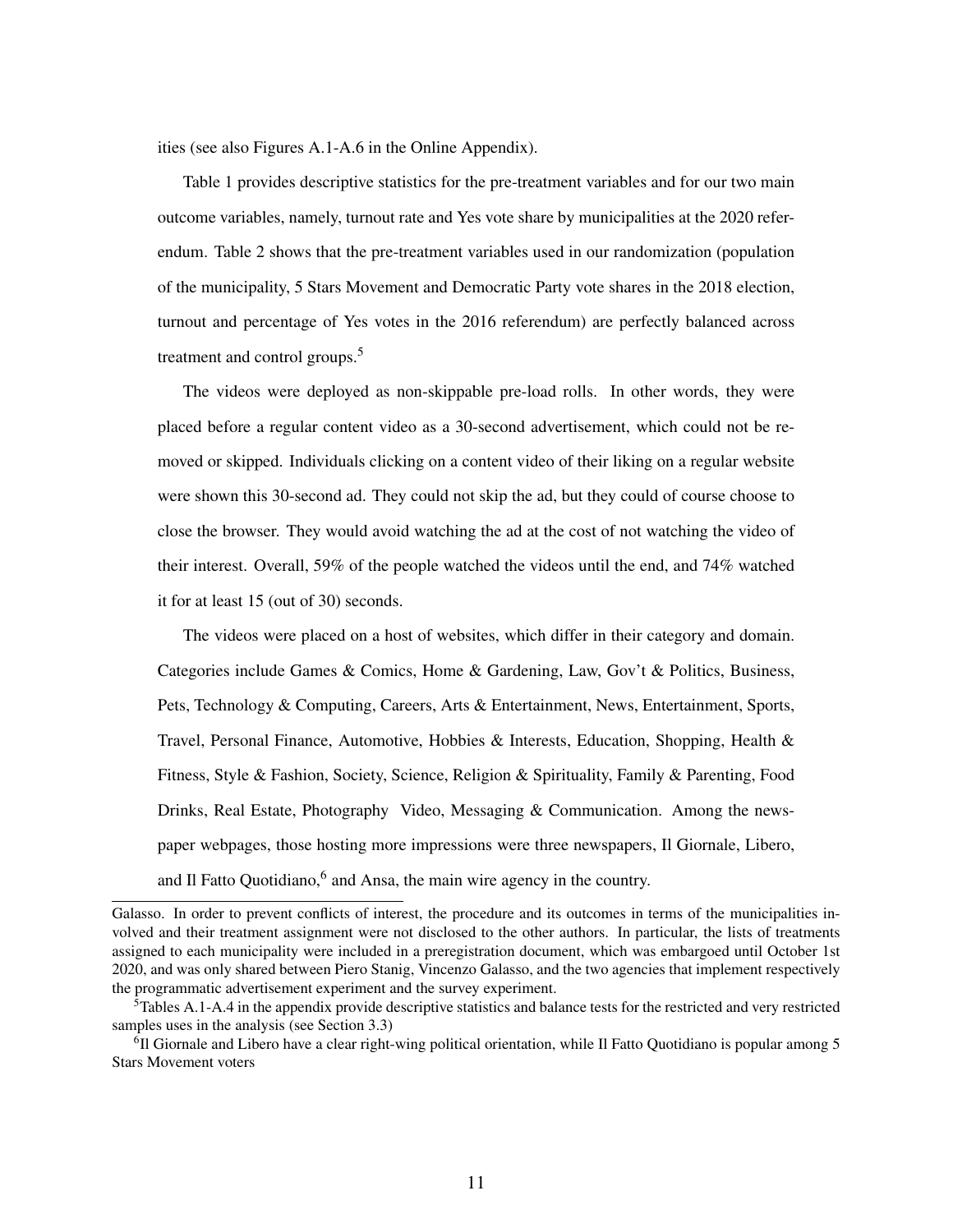#### 3.3 Estimation and Samples

To measure the causal impact of our two treatments (T1 and T2) on the referendum outcomes, we estimate the following linear model by OLS:

$$
Y_m = \alpha_1 T 1_m + \alpha_2 T 2_m + \beta_{j(m)} + \varepsilon_m,\tag{1}
$$

where the outcome variables are the turnout rate and the "Yes" vote share for municipality  $m$ ,  $j()$  is a function that maps municipality m to its triplet j, and  $\beta_j$  is a triplet fixed effect.

In our empirical analysis, we report results from three different sample. First, we use the full sample of the 300 municipalities that were pre-registered (391, in the robustness analysis with quadruplets). Second, we use a restricted sample of 260 municipalities (351, in the robustness analysis with quadruplets), which we obtain by dropping the highest 10% and the lowest 10% municipalities in terms of intensity of the treatment. In fact, although the professional company running the programmatic campaigning adjusted the bidding strategy to keep each treated municipality close to its target, some discrepancies took place, due to different ex-post digital penetration across municipalities. It is important to notice that the level of digital penetration in a municipality is not at all related to our video treatments. Municipalities did not reach enough digital penetration (or had too much penetration), when not enough (or too many) individuals were accessing online contents. This online access is prior to (and unaffected by) our treatments. In fact, only after an individual had accessed an online webpage, the process of programmatic advertising (described in section 3.2) would take place, eventually leading to our video treatments to be shown. Finally, we use a third, very restricted sample of 114 municipalities (205, in the robustness analysis with quadruplets), in which we drop the entire triplet, if at least one municipality in the triplet was among the highest 10% or the lowest 10% in terms of intensity of the treatment. In tables 3 to 5, we report the results of the field experiment for the three samples. In a robustness check, we exploit the fact that the outcomes are official referendum returns –hence available for every municipality in the country– to increase the number of control observations. We form 4-plets by adding to each of the pre-registered triplets one of the municipalities –in the population of 596 municipalities– that were set aside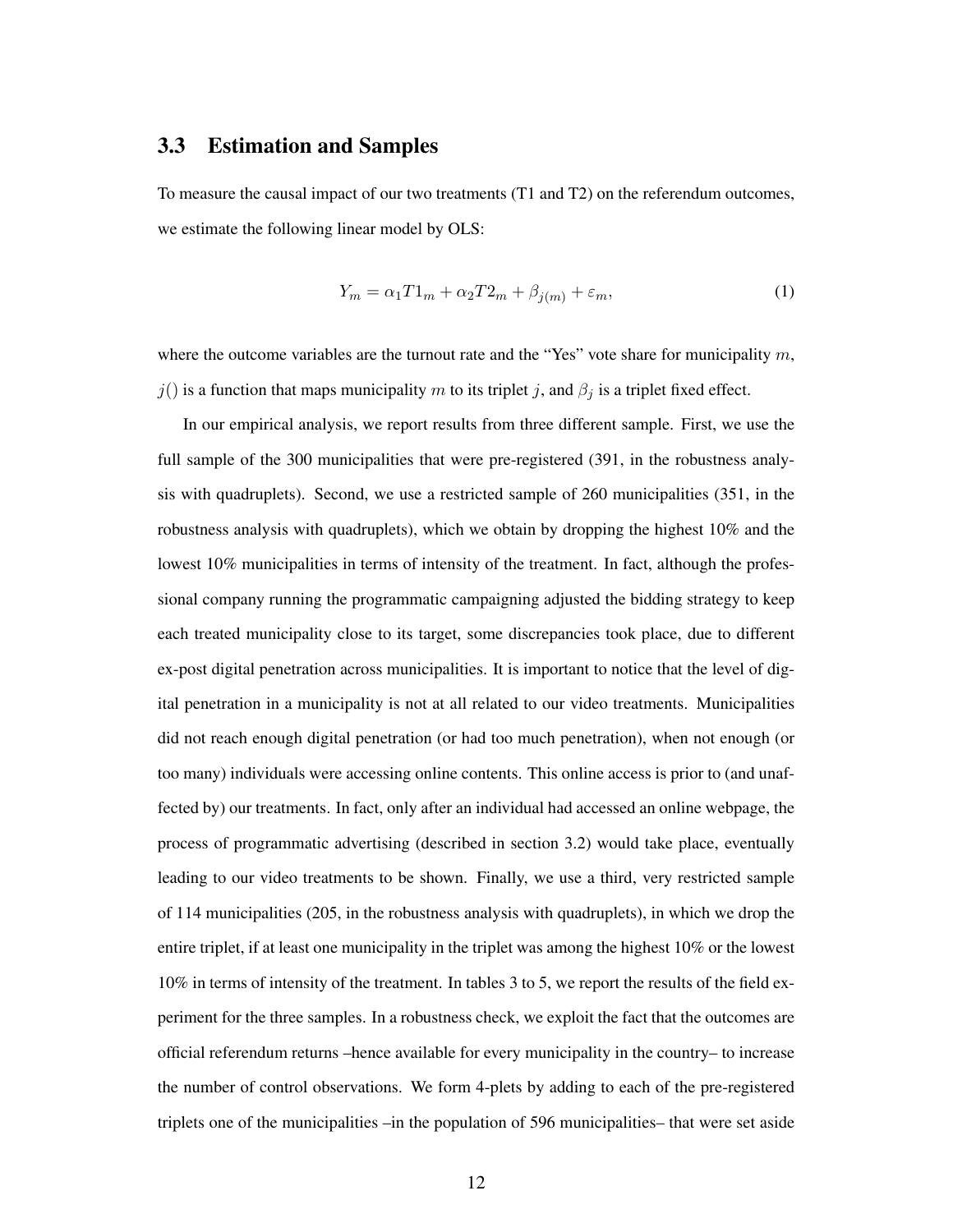when the randomization was carried out. We match each triplet to the municipality, in the same region, that is closest in Mahalanobis distance to the centroid of the triplet in terms of the five pre-treatment covariates (population and past vote) used to perform the blocking.

### 4 Field Experiment

### 4.1 Empirical Results

In table 3, we show the video completion rate (VCR) by municipality as a function of the treatment. It emerges that the distrust inducing video (T2) had a higher completion rate, between 1.2 and 1.5 percentage points – depending on whether we consider the full sample or the restricted sample (columns 7 and 8). This difference is statistically significant.<sup>7</sup> This divergence begins already after 25% of the length of the videos (7.5 seconds out of 30), as shown in the first two columns. It persists after 15 seconds (columns 3 and 4) and widens after 22.5 seconds (columns 5 and 6). Hence, the video (T2) providing a direct attack to the credibility of the politicians is more effective in capturing the viewers' attention than the informative video (T1).

To assess the effectiveness of the two communication strategies, we run the model described in equation (1) for our three samples: the full sample of 300 municipalities, the restricted sample of 260 municipalities obtained after dropping only those municipalities that had too much or too little digital penetration (this is confusing as it involuntarily mixes dp at the time of the experiment with ex ante dp; I think these can be presented as "deviations from protocol deriving from differential web use across municipalities in the days in which the experiment was in the field" even though I recognize it's dangerous language...or simply we can define "overtreated" and "undertreated" above, relate it to web use, and here say that we prune the over- and under-treated) and on the more restricted sample of 114 municipalities that remain after eliminating all the triplets in which at least one municipality had too much or too

<sup>&</sup>lt;sup>7</sup>The effect is comparatively large, as the Petersen-Mummolo residual standard deviation is 2.7 percentage points, hence the different treatments differ by half of the variation in video completion rate net of the fixed effects. The raw standard deviation is 3.9 percentage points.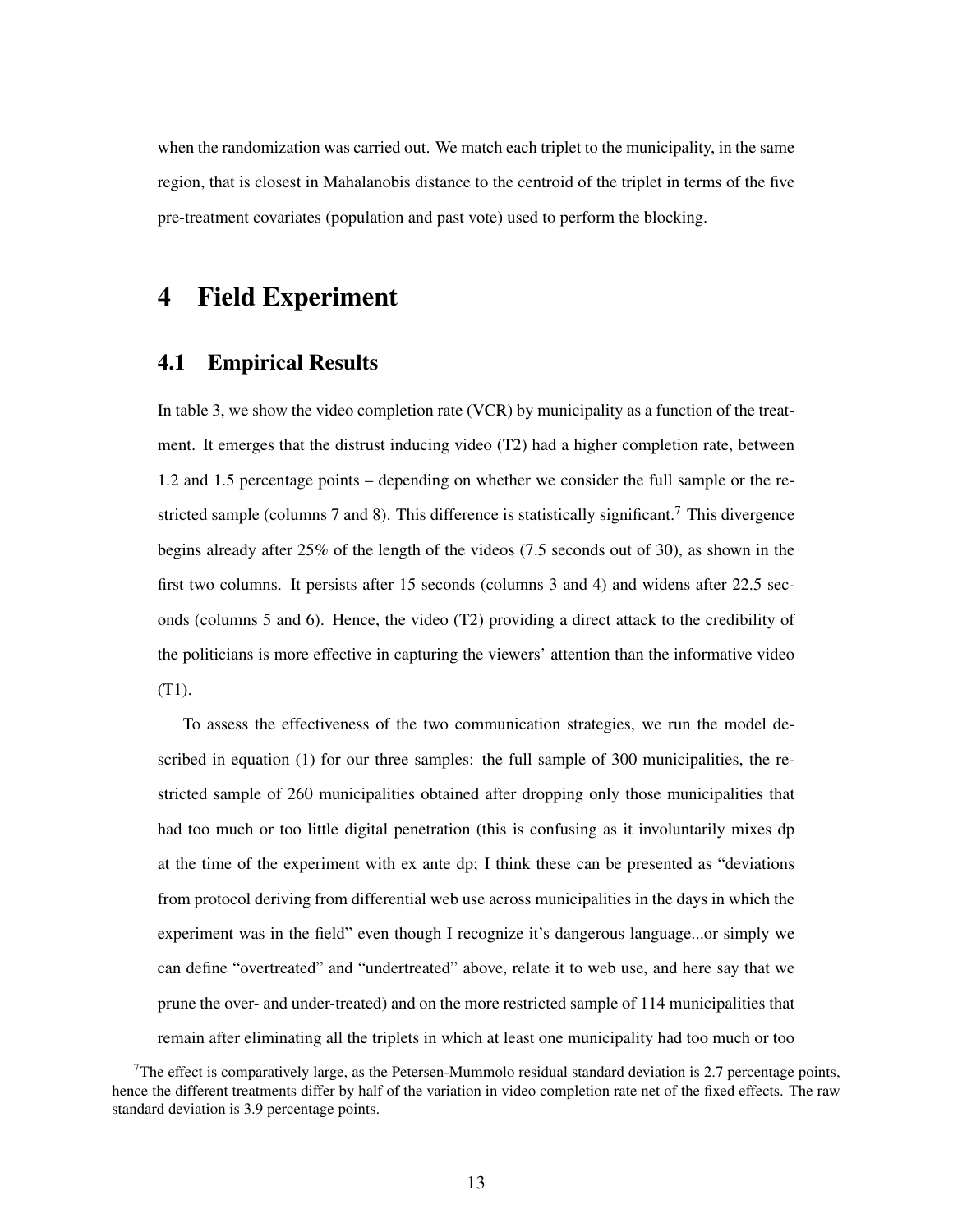little digital penetration. Our outcomes of interest are the turnout rate and the percentage of "Yes" votes at the municipal level.

Table 4 shows that the trust reducing video (T2) decreases the turnout rate. The estimated reduction ranges between 1.32 percentage points in the full sample (column 1) and 2.85 percentage points in the more restricted sample (column 5). Our most preferred specification, with the restricted sample, shows a reduction of almost 2 percentage points (column 3). Associated with the reduction in the turnout rate, our results display a decrease in the "Yes" vote, albeit non statistically significant. Also the point estimates of the effect of the informational video (T1) on the turnout rate are negative. However, these effects, as well as the effects on the "Yes" vote, are not statistically significant in any of the three samples.

Table 5 reports the results of our empirical analysis adding municipalities to the control group and thereby forming quadruplets (see section 3.3). Our findings are robust to enlarging the sample of (control) municipalities. The estimated reduction in the turnout rate induced by the trust reducing video (T2) varies from 1.35 percentage points in the full sample (column 1) and 2.65 percentage points in the more restricted sample (column  $5$ ) – hence displaying the same magnitude as in Table 4. The treatment (T2) reduces the "Yes" vote, and is statistically significant (at a 10% level) in the full sample (Table 5, column 2).

Indeed, there exists a clear link between the estimated reduction in the turnout rate and the change in the Yes (and No) votes, which depends on whether the turnout decreases more among the Yes or the No voters (see a formal discussion in the Online Appendix). With an estimated effect on turnout of -1.9 percentage points (Table 4, column 3), an average turnout and an average Yes vote share in the control group of respectively 58% and 70%, our trust reducing treatment induces a drop of 3.3% in the total number of voters, which is consistent with a 4% reduction in the number of Yes votes and with a 1.7% drop in the number of No votes. To put these effects in perspective, we can calculate the maximum possible reduction in the Yes votes associated with a given reduction in the turnout rate and no change induced by the treatment among the No voters. The maximum effect on the Yes vote would be minus one percentage point, corresponding to a 4.7% reduction in the Yes votes. Hence, for a given effect on turnout, corresponding to -1.9 percentage points (or to a 3.3% reduction in votes), the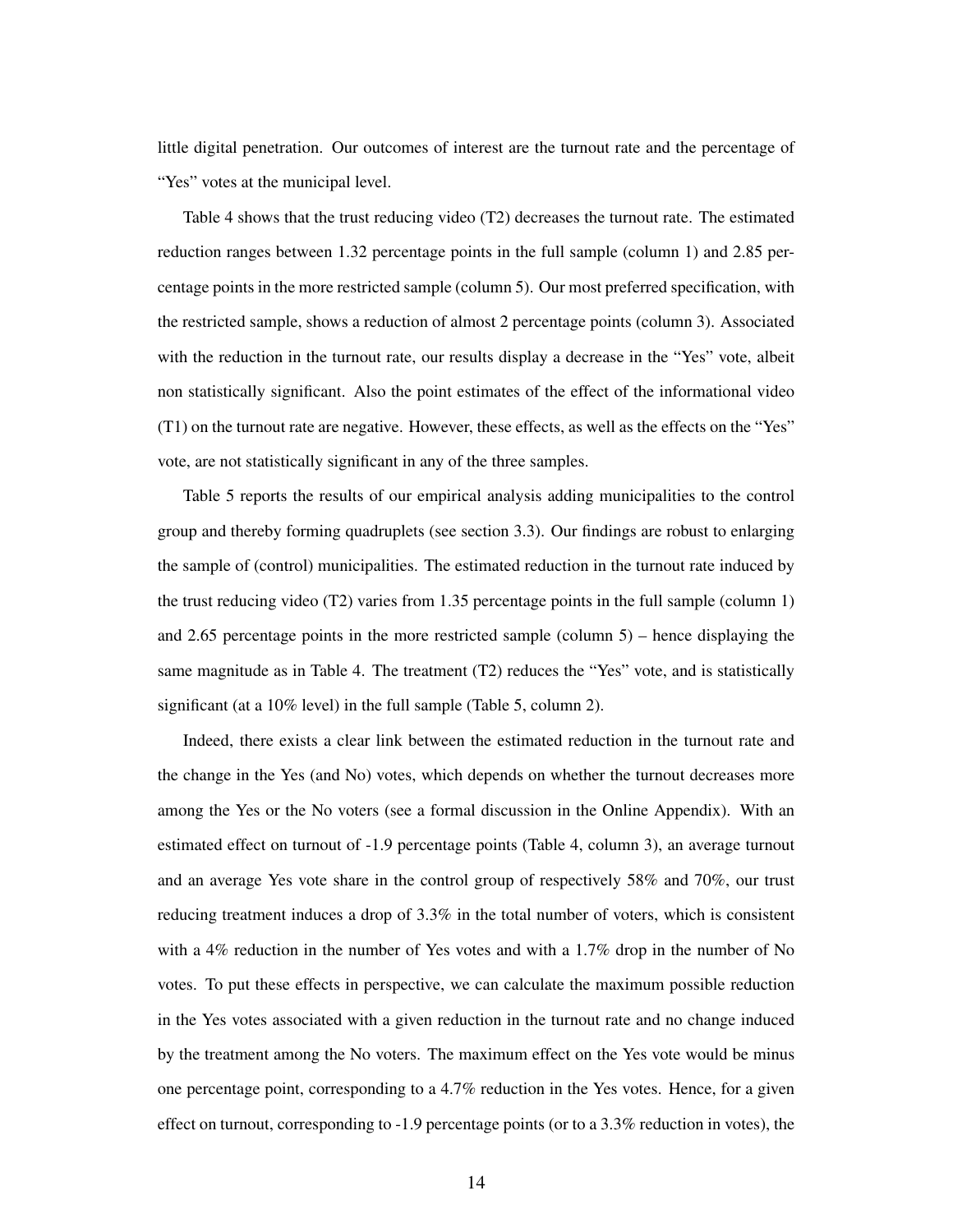reduction in the Yes votes is equal to  $4\%$ , against a maximum of  $4.7\%$ .<sup>8</sup>

### 4.2 Persuasion Rates

Based on the estimates of the models in Table 4, we can also calculate the persuasion rate of the ads in the field experiment following Della Vigna and Gentzkow (2010). The persuasion rate is defined as  $f = 100 \frac{y_T - y_C}{e_T - e_C} \frac{1}{1 - y_0}$  where  $y_T$  and  $y_C$  are the fractions of agents who take the action respectively under the treatment and the control,  $e_T$  and  $e_C$  are the fraction of agents exposed to the message under treatment and control, and  $y_0$  is the fraction of agents who would take the action in the absence of the intervention. Importantly, in our setting  $e_C = 0$  as the specific campaign videos which were distributed in our experiment were not available elsewhere, so no agent in the control group was exposed. This –combined with random assignment– also means that we can comfortably estimate  $y_0$  with  $y_C$ . When it comes to  $e_T$ , there are two ways in which it can be calculated: as the average ratio between the crude number of (unique) impressions in a municipality/zipcode and the population in the municipality, or as the same ratio, adjusted for the video completion rate. The latter considers those agents who did not complete the video—by closing the browser window—as "not exposed" to it.

For turnout, only the trust reducing video (T2) has a statistically significant effect. The abstention rate  $y_0$  (which in turn defines the fraction of the exposed population that could be persuaded) is 39.4%. The crude  $e_T$  are 28% for T2 and 30% for T1, meaning that on average the number of unique video impressions was a bit more than one quarter, and a bit less than a third, of the population of the municipality.<sup>9</sup> Adjusting for video completion rates, which are respectively 59.4% for T2 and 58.4% for T1, we obtain an exposure rate to the full video of respectively 16.6% and 17.4 % for T2 and T1. If we use the treatment effect estimated for the reduced sample,  $y_T - y_C = 0.019$ , the persuasion rates are 11.2% for the effect of T2 on turnout (unadjusted) and 18.9% for T2 on turnout (adjusted for video completion). Given that

 ${}^8$ Clearly, if we consider that the treatment may increase the turnout among the Yes voters, the reduction among Yes voters required to obtain a 3.3% overall vote reduction would be larger than 4.7%.

<sup>&</sup>lt;sup>9</sup>The calculations for the exposure rates are based on the subset of observations that enter the estimation sample after discarding the upper and lower tails in terms of deviations from the target number of video impression to be delivered pre-specified by the protocol.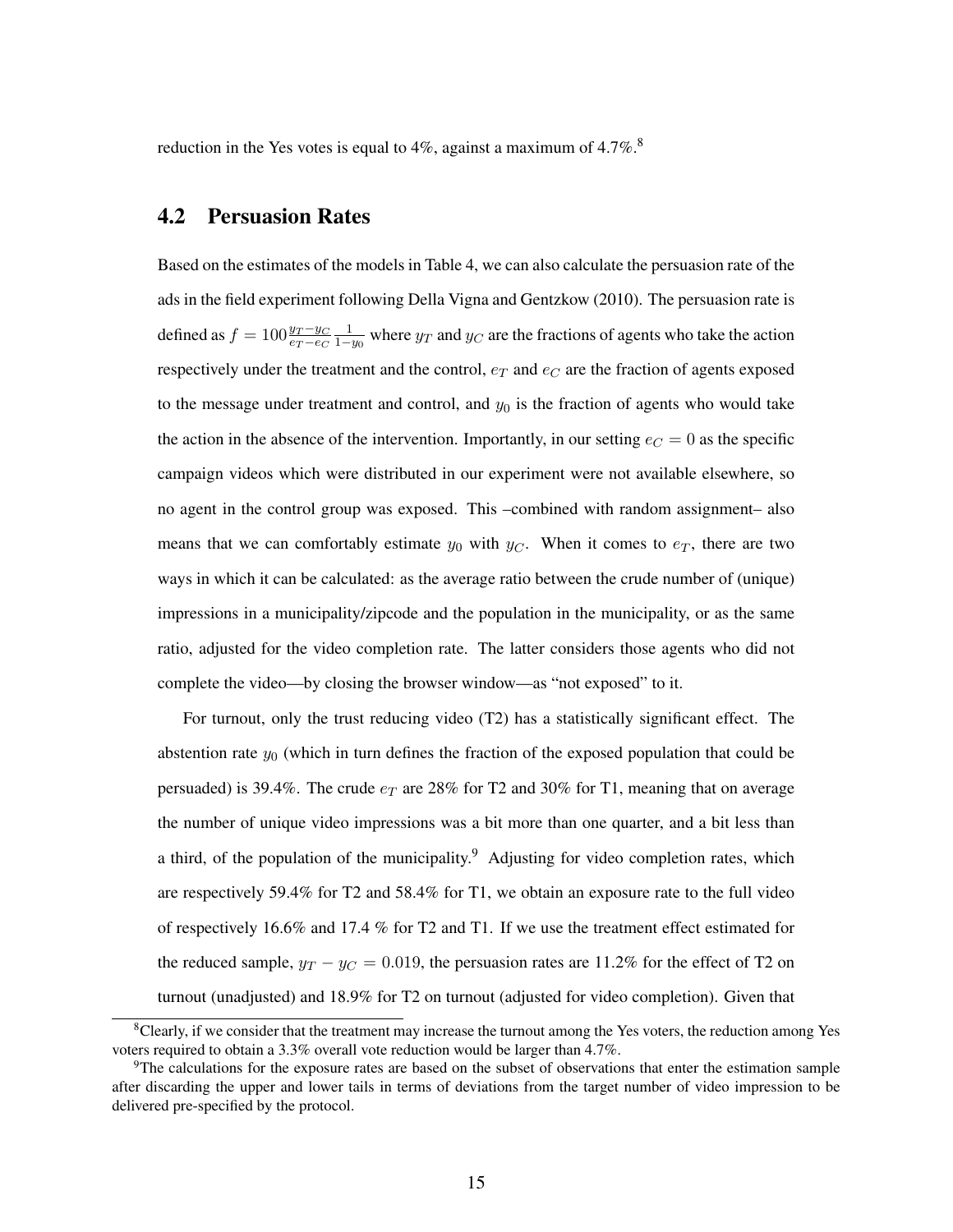T1 has no statistically detectable effect on turnout, we do not calculate a persuasion rate. For the outcome "vote No",  $y_0$  is 30.1%. The exposure rates are the same as above. In the case of vote choice, the treatment effect estimated for the reduced sample is  $y_T - y_C = 0.005$ . Hence, the persuasion rates for T2 are respectively 2.6% (unadjusted) and 4.3% (adjusted for video completion).

### 5 Rationalization and theoretical mechanisms

Findings from the field experiment show that: (1) the informative treatment  $(T1)$  has no significant effects on turnout rate and "Yes" vote share; and (2) the video completion rate is lower for the informative treatment  $(T1)$  than for the trust reducing video  $(T2)$ . These two connected findings are fully consistent with the "commitment theory of populism", developed in Morelli et al. (2021). This theory suggests that, at time of election of policy-makers, low enough trust in traditional representative democracy induces individuals to prefer parties (or politicians) with simple pandering commitments. This preference for simple commitments drastically reduces the willingness to listen to information. The advantage of the traditional delegation to a political representative is that the optimal policy is uncertain at time of election, and hence ex ante commitment is typically suboptimal. However, uncommitted politicians can be captured by interest groups or elites, which may try to derail the actual policy from the optimal common value policy. Voters differ in the probability they attach to politicians being captured by the elites. Voters who fully trust politicians not to be captured will prefer to fully delegate the policy decision to the politicians, as in the traditional trustee model of political agency. In fact, in absence of external influence, delegation to a competent agent is desirable, since a common value policy is best chosen in the post-election period after observing the realization of the state of the world. On the contrary, voters who completely distrust politicians, that is, who believe that politicians will always be captured by the elites, prefer politicians willing to commit ex-ante to a policy outcome – or to abstain in case no credible commitment is made.

Hence, for low enough levels of individual trust in traditional politician, an individual will vote for a committed type of politician with no delegation to choosing common value policies.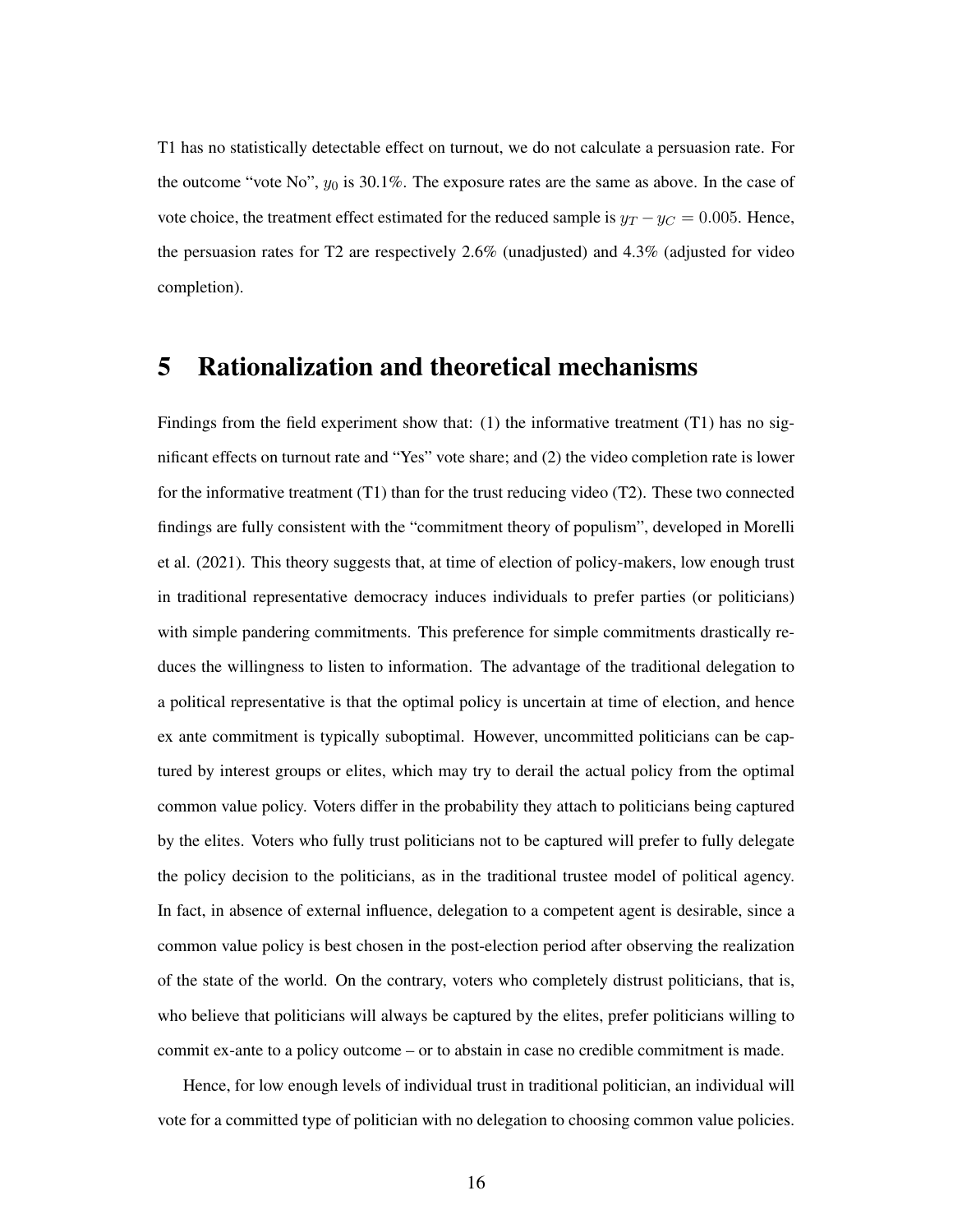Low trust thus implies the choice of populist politicians pandering to pre-set agenda.<sup>10</sup> In a scenario of commitment to policies, individuals will have no incentive to acquire information on the costs (and benefits) of designing new policies. Consistent with this, information on the potential costs associated with the reduction of MPs should not be of much interest for individuals who prefer simple commitments. Thus, the two findings of the field experiment – namely the lack of electoral impact of the informational video  $(T1)$  and its lower completion rate – could simply be due to populist voters' unwillingness to listen to such detailed information about the costs of reducing the number of MPs. $^{11}$ 

In a nutshell, both findings of the field experiment can be determined by the different behavior of individuals with low and high levels of trust towards traditional parties vis-a-vis information. Individuals with low trust in traditional parties do not seek information to take their voting decisions in the referendum. Those voting for non-traditional parties only value the commitment of the MPS in their party to follow the party lines and to achieve the stated policies. Thus they favor a reduction in the number of MPs, to whom they attribute no particular relevance other than implementing the ex-ante agreed upon policies. As a result, there is no reason to believe that the general level of political information of individuals with low levels of trust in traditional parties is correlated with the specific information on the policy making costs of a specific policy – and in particular of the potential costs associated with the reduction of MPs. Moreover, since the information in the media on the referendum mostly supported the "Yes" vote, even the more informed among the low trust individuals had little chances of receiving the messages presented in the informational video (T1). Instead, among the high trust individuals, who vote for traditional parties, follow the trustee model of political agency and seek information to monitor the politicians, the level of political information is likely to be correlated with the knowledge of the pros and cons – thus including also the costs – of the constitutional reform.

 $10$ The 5 Stars Movement offers the clearest example of the crucial attempt to attract voters with low trust and who desire commitments. Five policies defined the 5 Stars Movement in 2013: citizenship income at any cost; no-tav policy (i.e., against the building of fast-train infrastructures) at any cost; the promise to give back part of their Parliamentary salary; two-term limit for any political post; cutting the costs of politics by reducing the number of MPs.

 $11$ Interestingly, the completion rate for the informational treatment (T1) is significantly lower in the municipalities with larger 5 Stars Movement's vote shares.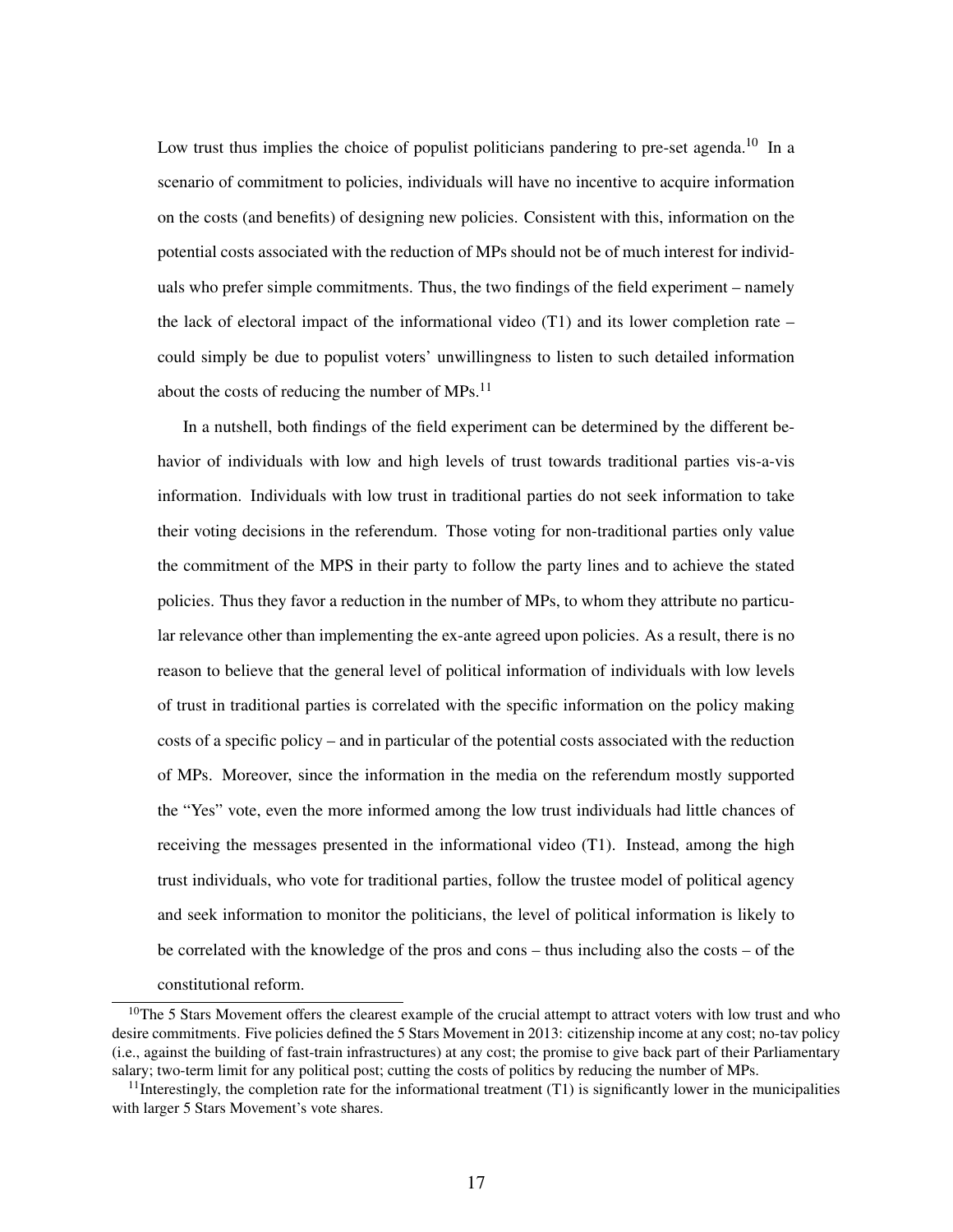The other video (T2) is a "trust reducing" treatment, which lowers the trust in the messages send by populist politicians, thereby reducing the relative trust that voters may have towards populist and traditional politicians. In other words, if before the trust reducing treatment (T2) an individual had a level of trust in traditional politicians (vs populist politicians) that made her almost indifferent between voting for a traditional politician (i.e., delegating the policy choice) or for a populist politician (i.e., committing to a policy) – or not voting at all, the trust reducing treatment (T2) may tilt this individual towards less populist positions, thereby inducing doubt on the "Yes" vote, leading to abstention or to a shift to the "No" vote camp.

In the next section, we use our survey data to test some theoretical predictions. An important feature of the survey is that the videos cannot be skipped. The respondent can only decide to drop out of the survey all together – or not to pay attention to the video. First, we concentrate on the differences in voting intentions at the referendum between individuals with high and low trust in traditional parties, who were not treated by our videos. We expect low trust voters to be more in favor of the "Yes" option. Second, we analyze the role of information for individuals with high and low trust in traditional parties. We expect individuals voting for non-traditional parties or abstaining to be less informed. In fact, the model predicts that low trust voters chose to ignore information on the possible costs (and benefits) of the constitutional reform. When forced to see the videos (T1 or T2) in our survey, we expect the two videos to have similar effects regardless of the initial level of political information of these low trust respondents. Instead, among the (high trust) voters of traditional parties, we expect their prior political information to play a role. The effectiveness of the informative message (T1) should be higher for voters with lower prior political information, who are thus less likely to have been exposed to informational messages in favor of the "No" vote.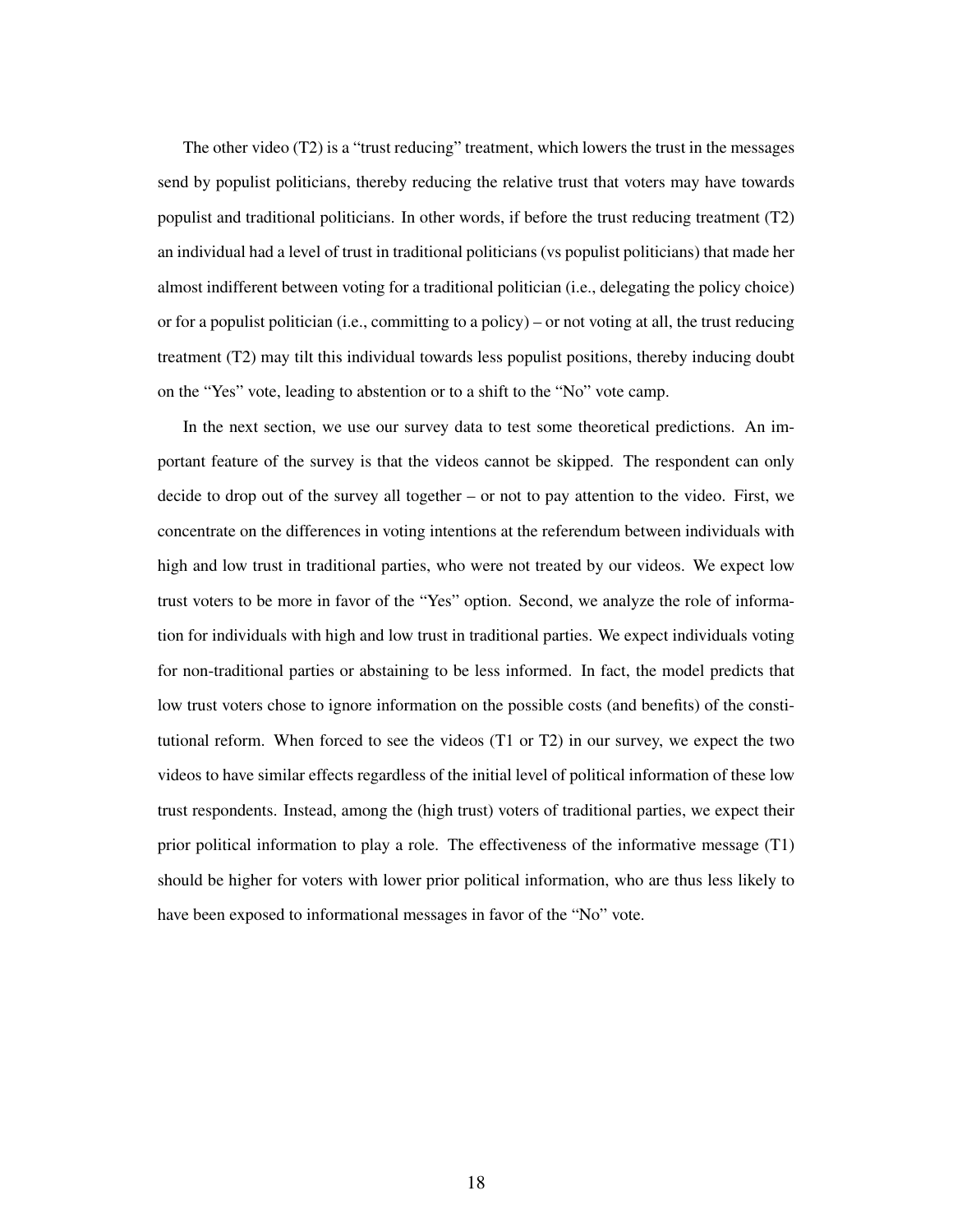### 6 Survey Experiment

#### 6.1 Design

Our survey experiment was deployed in parallel with the field experiment. A professional survey company (*CE&Co*) interviewed 2,003 individuals between September 9 and 19, hence during the final two weeks before the referendum. All interviews were online (CAWI method) and lasted 8 minutes on average. Treatment assignment for the survey followed the randomization at the municipal level done for the field experiment. Respondents located in municipalities that were treated in the field experiment with programmatic advertisement received the same treatment also in the survey experiment. To reach the total target of 2,000 interviews in two weeks, additional triplets of municipalities were included in the survey experiment, besides the 300 municipalities used also in the field experiment. Part of these municipalities were chosen from those set aside in the field experiment. Another set of triplets was formed using the same metric as before—from municipalities within the chosen population range and with unique zipcode, but failing the "digital penetration" thresholds required for the delivery of the programmatic advertisement. Within these additional triplets, we randomly assigned a treatment status (T1, T2, or C) to one municipality each.

The survey implementation company then chose respondents from the municipalities in these lists. A total of 755 individuals, located in 229 municipalities, were treated with the factual video (T1), 737 individuals in 242 municipalities were treated with the emotional video (T2), and 511 individuals in 207 municipalities were part of the control group. Individuals in the control group were shown a neutral video—released by the Italian Parliamentary TV Agency and freely available on the internet—with information on how to vote at the referendum. The survey collected socio-demographic information on the respondents, such as age, gender, educational attainments, as well as level of political information and their political preferences.

After this initial set of questions, one of the three videos was shown, depending on the (treatment or control) group that the respondent belonged to. Three questions were asked immediately after the videos. Answers to these questions are our outcome variables of interest.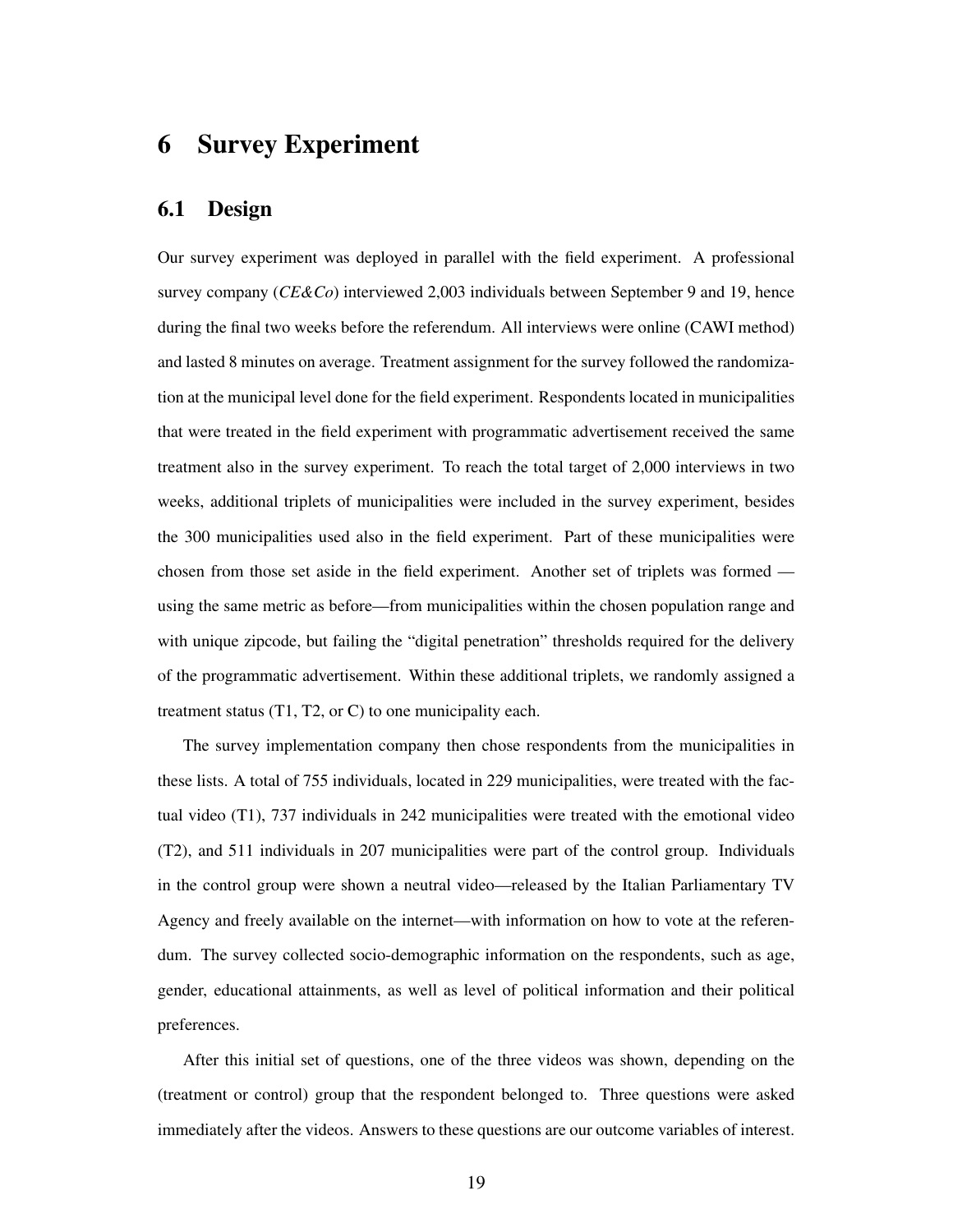Respondents were invited to answer an open question on what the video made them think. They were asked whether they intended to vote in the referendum, with answers being "yes" or "no." Finally, they were asked how they intended to vote, with answers being "Yes," "No," or "I have not decided yet." From this last item, we create three outcome variables: a dummy for choosing Yes vs *not* choosing Yes (hence "undecided" or "No"); a dummy for choosing undecided vs *not* choosing undecided (hence "Yes" or "No"); and a dummy for choosing No vs *not* choosing No (hence "Yes" or "undecided"). The coding of the variables that we adopt has a built-in redundancy, but it greatly simplifies the interpretation of the results. In the tables with the empirical results, the coefficients on each row sum to zero (up to decimal rounding), hence it is easier to understand how a treatment, in a loose sense, "moves" vote intentions.

We estimate linear probability models of the general form

$$
Y_i = \alpha_{1g(i)} T 1_{m(i)} + \alpha_{2g(i)} T 2_{m(i)} + \beta_{j(m(i))} + \varepsilon_i,
$$
\n(2)

where the outcome variables are indicators for vote intention (or other reactions to the video treatments) for respondent i,  $m()$  and  $g()$  are functions that map individual i respectively to her municipality m and to her "social group"  $g$ ;  $j$ () maps municipality m to its triplet j, and  $\beta_j$  is a triplet fixed effect. "Social groups" indexed by g are defined by support for traditional vs. non-traditional parties, by levels of political information, and by combinations of these two. We estimate standard errors clustered by municipality, which is the level at which the treatment is assigned.

To test our theoretical implications, we defined as individuals with high trust in traditional parties those who are willing to vote for traditional parties. In our survey, they are the respondents who reported that they would vote for the Democratic Party, for Forza Italia, Italia Viva and for other (minor, centrist) parties in the case of an imminent election. Individuals with low trust in traditional parties are instead the voters of non-traditional parties, i.e., those who reported they would vote for 5 Star Movement, League and Fratelli d'Italia, as well as those who declared that they would not vote at all in a political election. We disregard individuals who reported to be undecided, as we are unable to classify their type of indecision (for instance,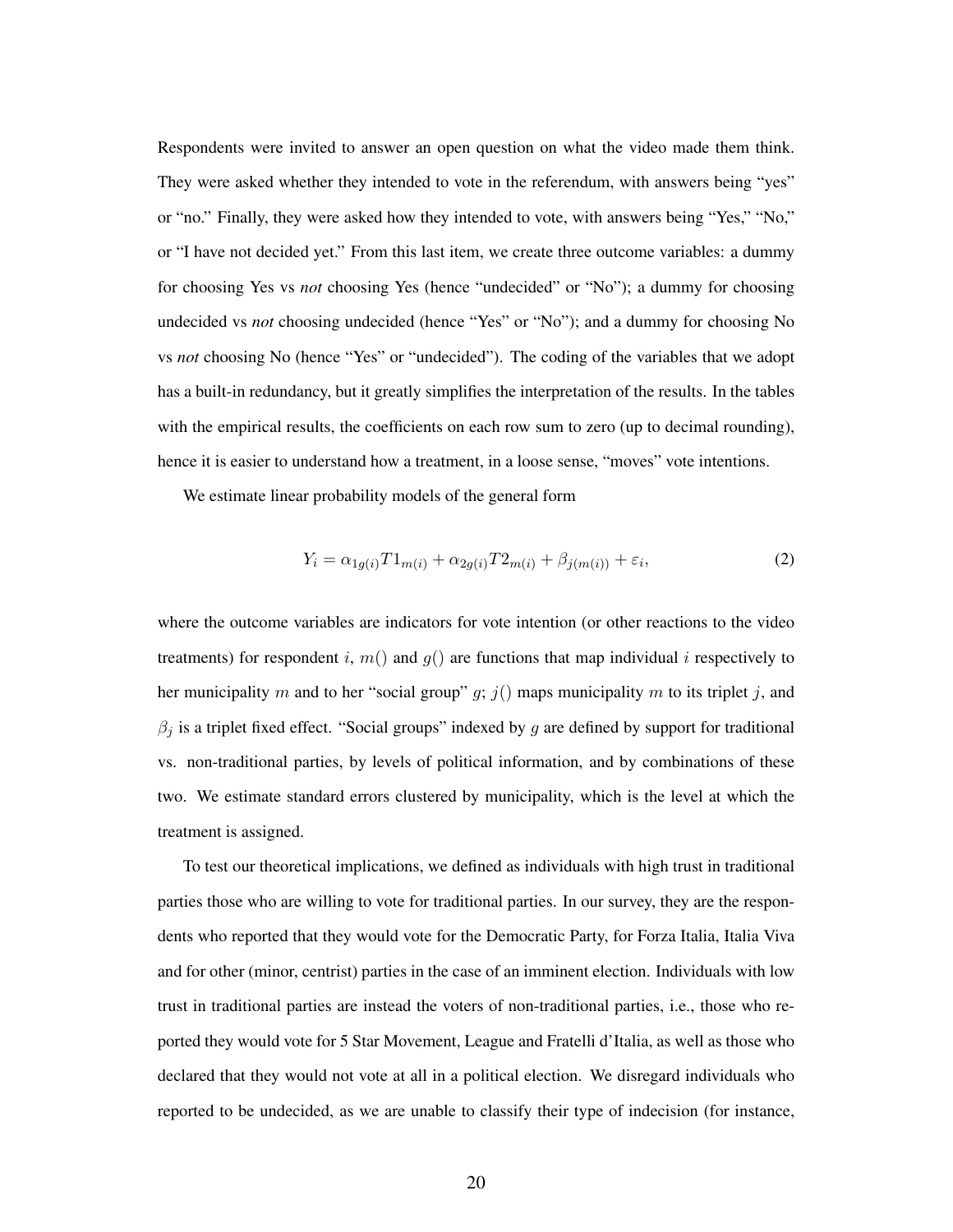whether between traditional and non-traditional parties or between non-traditional parties and not voting), and those who did not answer. As measure of political interest, we use the answers to four questions on how frequently individuals obtain information about politics from (i) newspapers; (ii) radio or TV; (iii) blogs, internet; (iv) discussing with family and friends. Answers range from 1 (never) to 4 (very regularly). We average the answers on these four questions and construct a dummy variable for highly informed individuals, if their average level of information is larger than the median in our sample.

Table 6 provides descriptive statistics on pre-treatment and outcome variables. Table 7 shows that the demographic (age, gender, education) variables and the level of political information are balanced across treatment and control groups.

#### 6.2 Preliminary Findings

Table 8 reports our preliminary findings on the first set theoretical prediction discussed in section 5. It shows the results of a linear regression model in which the individuals' voting intentions in the referendum are regressed on the individuals' political affiliation, but only for the respondents that were not treated, as shown in eq (1) (which one is this?). Findings at columns 1-3 show that, in line with the theoretical predictions, (untreated) voters of traditional parties are less likely to vote "Yes" and more likely to vote "No" at the referendum. Also consistently with the theoretical predictions, results in Table 8 (column 4) show that (high trust) voters of traditional parties are more politically informed than voters of non-traditional parties and no-voters.

Table 9 reports the results of a linear regression model testing the association between political information and voting intention in the referendum separately for (untreated) voters of traditional parties and for (untreated) individuals who either vote for non-traditional parties or abstain. As suggested in the previous section, political information is relevant among (untreated) voters of traditional parties, with more informed individuals more likely to vote "No" and less likely to vote "Yes" (see columns 1-3); this is not the case for (untreated) individuals who do not support traditional parties (see columns 4-6).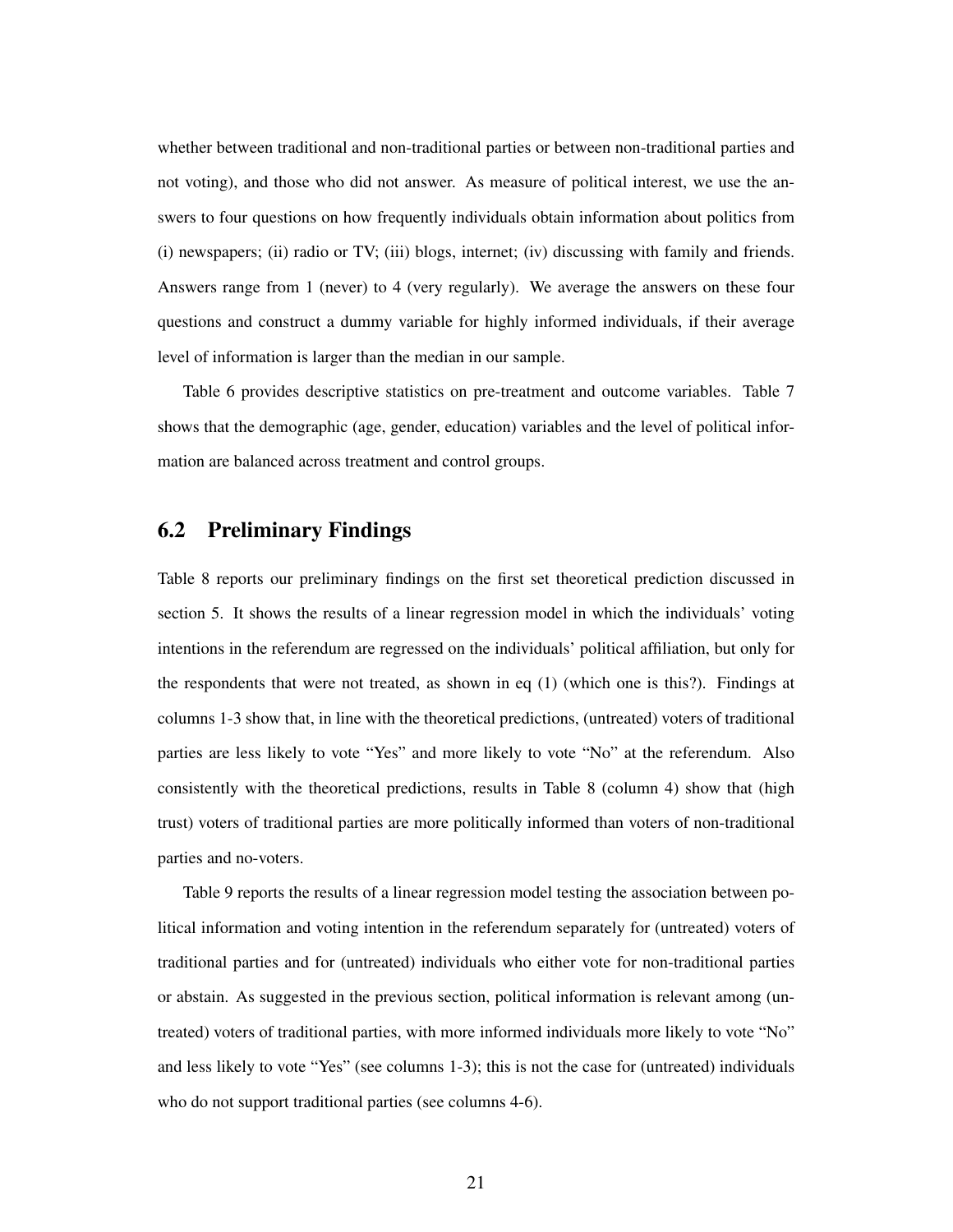#### 6.3 Main Empirical Results

Table 10 reports the estimates of the separate effects of the two treatments – Video 1 and Video 2 – (columns 1-3), the effect of any treatment (columns 4-6). The P-values for the difference in the effects of the two treatments on the three outcomes of interest are reported in the T1 vs T2 row. The main message that emerges is that both videos reduce the Yes vote intention by around 18 percentage points (column 1), increase the undecided (column 2), and, to a lower extent, the No vote intention (column 3). These results are confirmed by the estimates at columns 4-7 that consider jointly the two treatments. The 18.5 percentage points drop in the Yes vote is compensated by a 12.9 percentage points increase in the undecided and by a 5.5 percentage point increase in the No vote. Clearly from cross-sectional data one cannot observe actual vote flows from one to the other intention, but simply how the composition of vote intentions differs between control condition and treatments. There are no statistically detectable differences across the two treatments in their effects on being undecided, voting Yes or No. However, it is important to notice that the interviewed individuals did not have the opportunity to skip the 30-second video. Hence, unlike in the field experiment, where they could close the browser, they were forced to take the treatment. Respondents receive compensated from the survey company only if they answer all questions. In fact, only 163 individuals started the survey but did not finish it completely – and were thus not included in our sample. Among these 163 individuals, only 25 abandoned the survey after the videos. In particular, 13 respondents left during or after being treated with the informative video (T1), 6 during or after video 2 (T2) and 6 during or after the neutral video (the control group) – thereby confirming that the trust reducing video is more likely to be seen even in this controlled environment.

### 6.4 Text Analysis

After having watched any of the three videos, respondents to the survey were asked to write their thoughts about the video in an open question. These answers may allow us to elicit the intensity of the effect induced by the videos. Answers were short, ranging from one word, as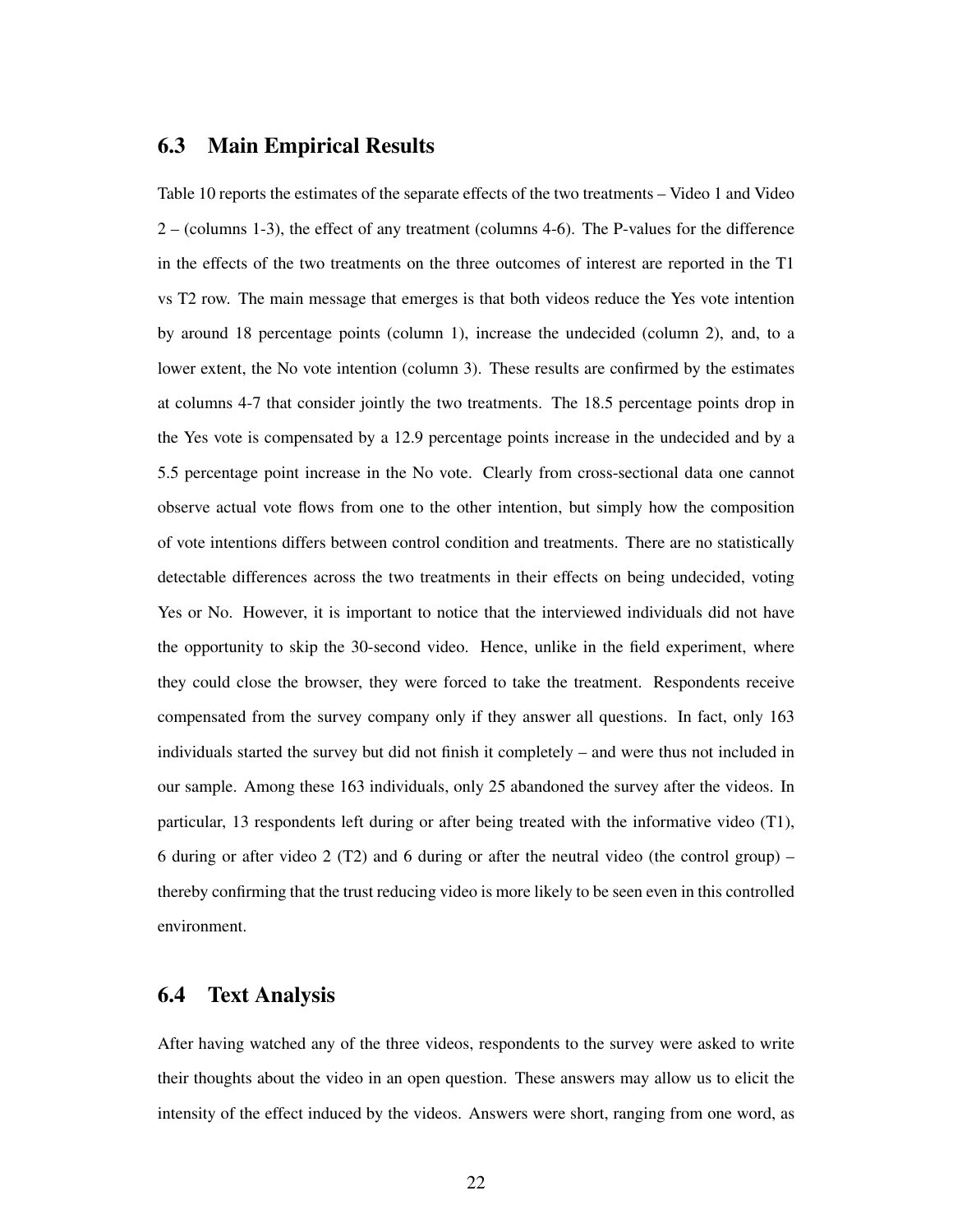such "nothing," to around sixty words. Due to the shortness of the answers, traditional text analysis based on libraries are not well equipped to group them. We thus decided to classify the answers according to the following seven categories: (i) negative aggressive vs the video (f.e., "this is bullshit"); (ii) negative vs the video (f.e, "it sends a false message"); (iii) dubious (f.e., "it makes me undecided" "I don't know"); (iv) neutral (f.e., "nothing" "it deals with the referendum"); (v) favorable to the video (f.e., "it made me think" "it confirmed my intentions to vote NO"); (vi) generally aggressive, but not against the video (f.e., "all crooks"); (vii) else (f.e, "xxxx"). This last residual category includes the answers of those individuals who just filled some space to continue with the survey, since it was mandatory to provide an answer to the question.

Table 11 reports the estimates of regressions like that in eq (2), in which the dependent variable is a dummy variable that takes value one if the qualitative answer to the question about the video belongs to the category listed in the column title, and zero otherwise. The models compare the answers for the viewers of the informational video (T1) and the trust reducing video (T2) to those for the neutral video, which just reported information on how to vote. The row T1 vs T2 reports the P-values for the difference in the effect of the two videos. Not surprisingly, both the informational (T1) and the distrust inducing video (T2) are perceived as less neutral than the control video. They drive both negative – particularly the trust deducing video  $(T2)$  – and favorable – particularly the informational video  $(T1)$  – reactions. Both videos induce aggressive reactions against the content, but also – particularly the trust reducing video – general aggressive sentiment, not specifically directed towards the video's content. The informational video, unlike the other one, is also effective in increasing doubts.

#### 6.5 Testing the Theoretical Mechanisms

The theoretical framework provides additional predictions related to the role of information for low and high trust individuals, which can be tested in the survey experiment. In fact, unlike in the field experiment, respondents to the survey could not skip the videos – although they could of course disregard it .

Table 12 reports the estimates of the separate effects of the two treatments – Video 1 and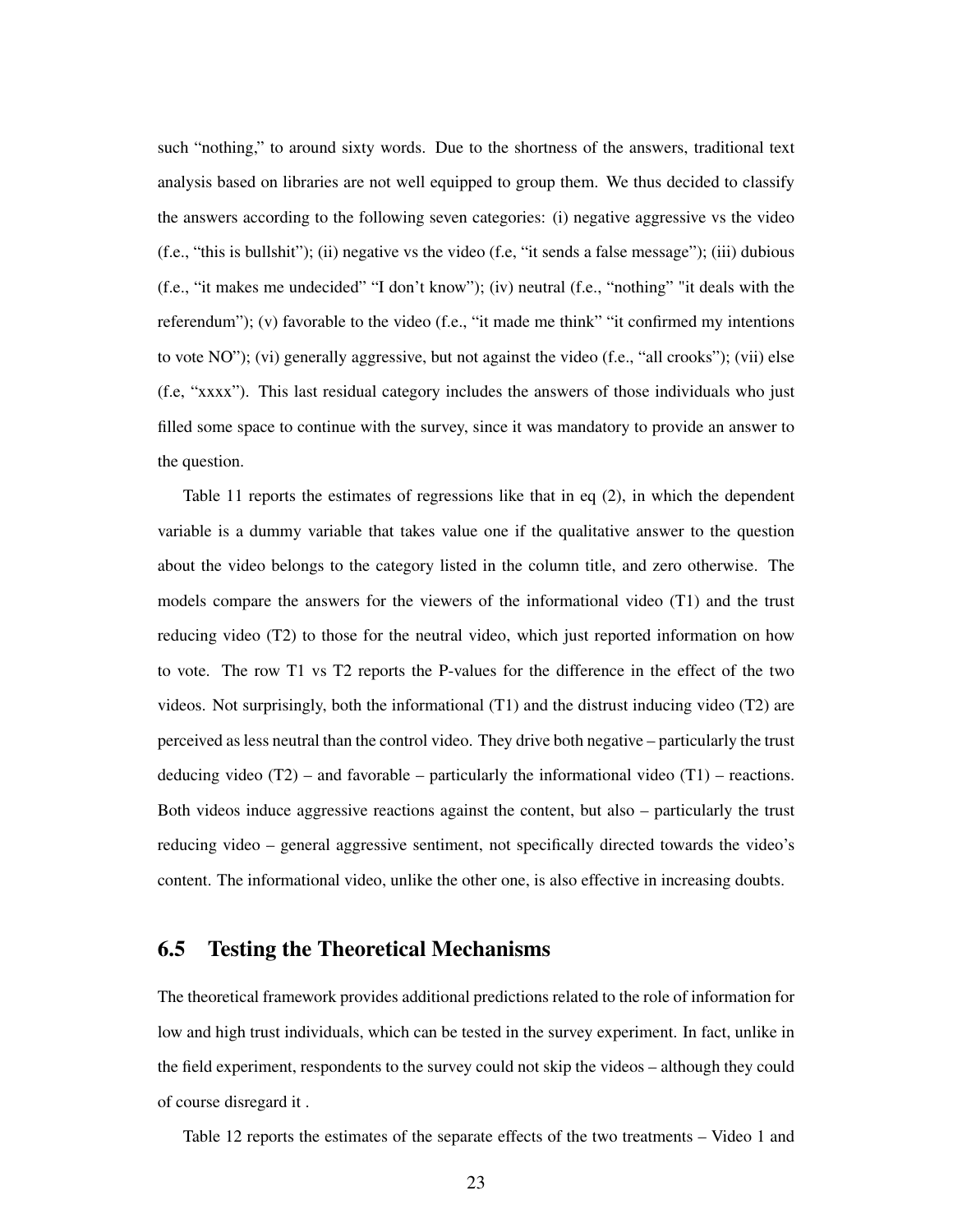Video  $2 - (columns 1-3)$  for the voters of traditional parties. The informative video is particularly effective among those voters: it generates a reduction of 23 percentage points in the intentions to vote "Yes", equally distributed between being undecided or voting "No." Also the other video reduces the intentions to vote "Yes", but only by 12.6 percentage points. The remaining columns (4-6) report the heterogeneous effect according to political information. In line with the theoretical predictions, our treatments are particularly effective in reducing the intentions to vote "Yes" among low political informed respondents. This finding reinforces the existence of an informational cleavage among voters of traditional parties. Table 13 reports the results of our treatment for individuals with low trust in traditional parties, who would either vote for non-traditional parties or abstain, if an election were to take place immediately. Findings at columns 1-3 show that both treatments are effective in reducing the intention to vote "Yes" by around 19 percentage points. The undecided increase between 11 and 14 percentage points and the intention to vote "No" of 5 to 7 percentage points. Among these low trust individuals, there is no differential effects of our treatments according to their prior level of political information. This result is in line with the theoretical predictions.

## 7 Conclusion

In our study, we exploit the unique testing ground provided by the 2020 Italian constitutional referendum and by a programmatic-advertisement field experiment, in order to test the effectiveness of different strategies that traditional political parties may use to respond to the challenge posed by populist parties. The issue of the referendum—that is, an anti-establishment reduction in the number of MPs—is the turf where traditional parties must (best-)respond to the populist message. We experimentally evaluate the effectiveness of two different strategies: 1) providing factual information on the side effects of the populist reform, in order to "win the argument"; 2) attacking the populist politicians who promoted the reform as the new establishment to reduce their trust and credibility, thereby employed a "use the same weapons" strategy. In our field experiment, we find that the latter strategy is more effective at capturing the viewers' attention. This "use the same weapons" strategy reduces voters' turnout, particu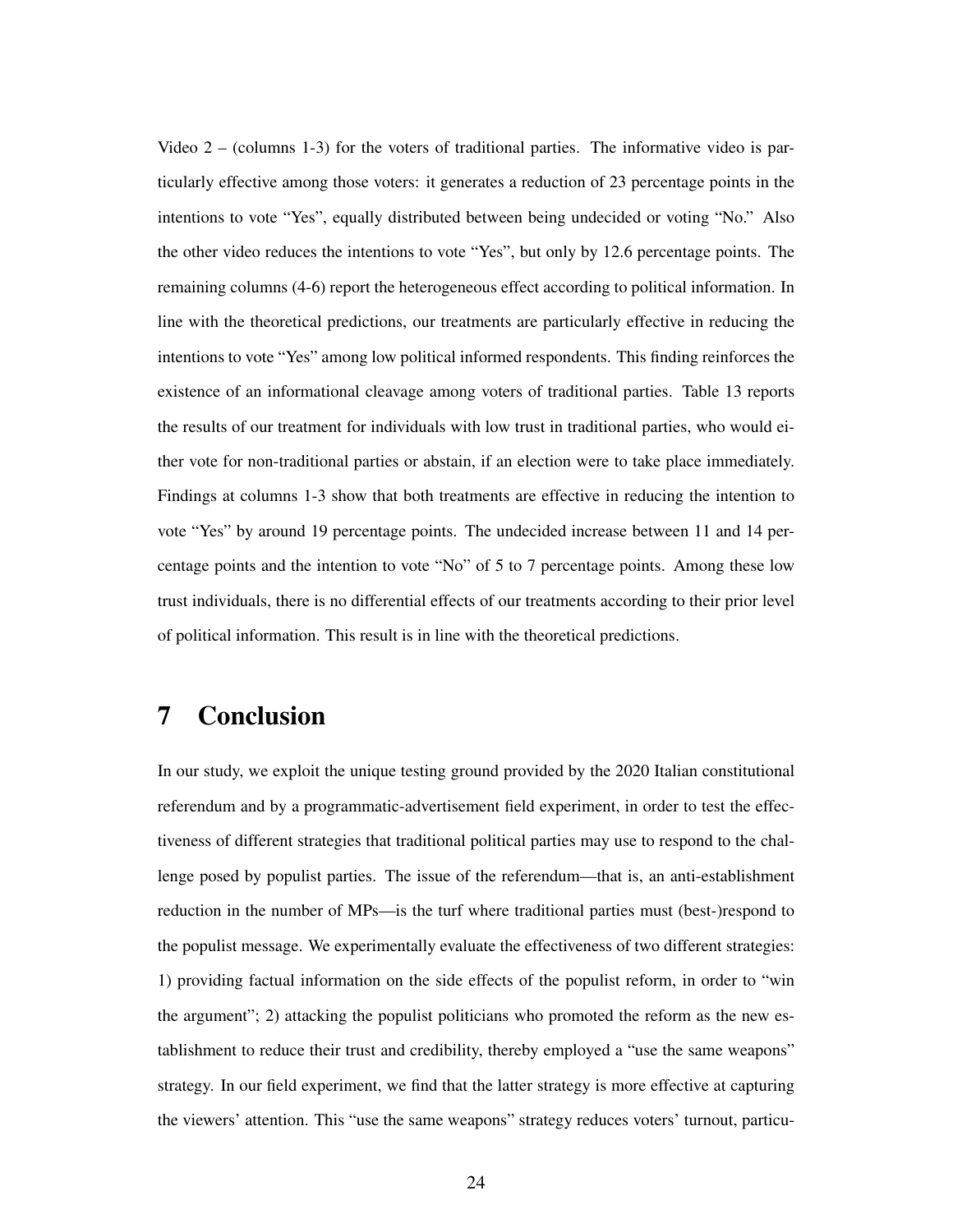larly among potential "Yes" voters and thus slightly decreases the "Yes" voter share.

PUNCHLINE: Trust reducing video is effective in increasing abstention particularly among low trust (in traditional parties) individuals, who seek less information and therefore are more likely to avoid informational messages. Among voters of traditional parties, who are less likely to vote "Yes", the informational message is particularly effective among individuals with low prior political information.

## **References**

TO BE DONE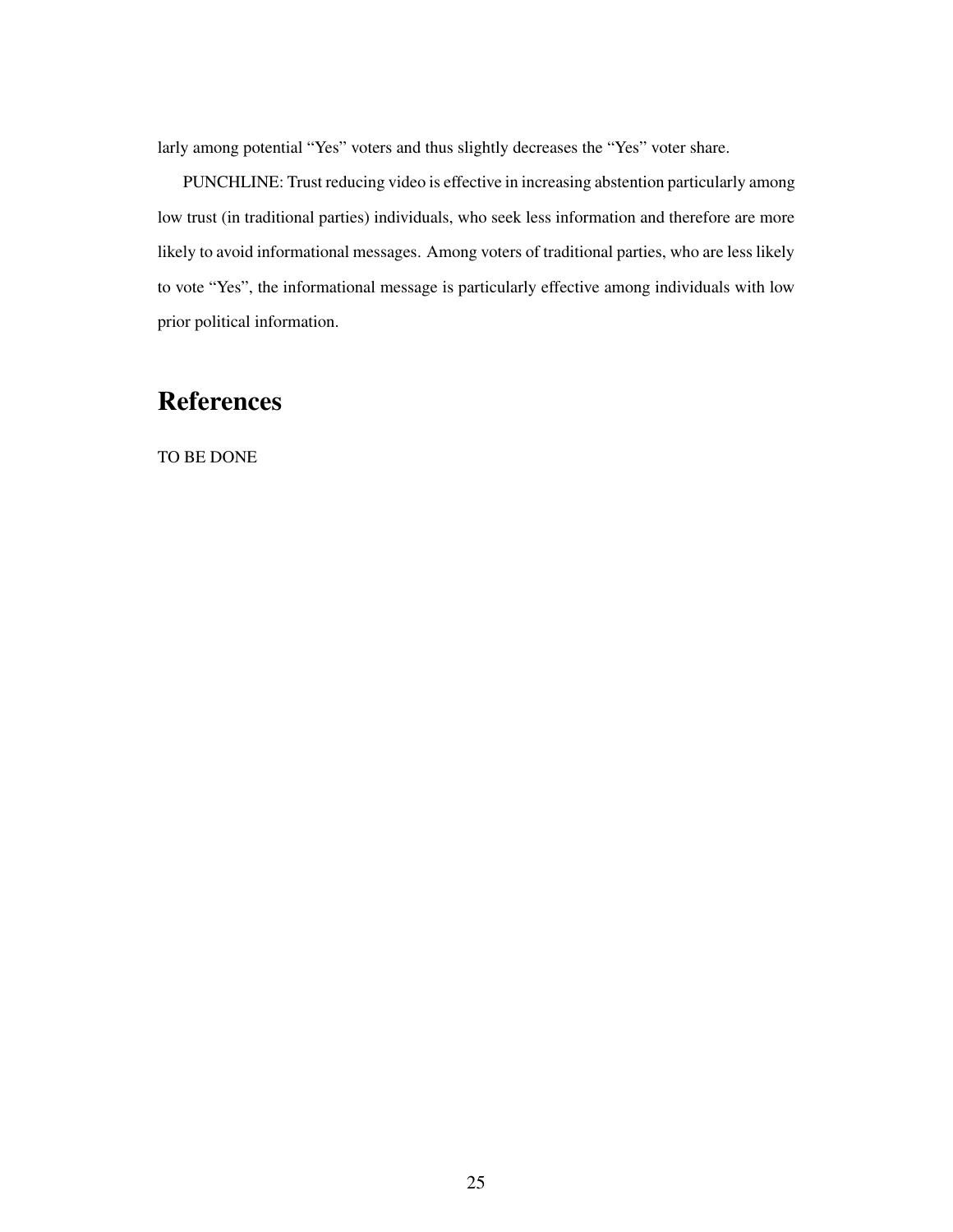# Tables and Figures

|               | Mean    | Median | St Dev                         | Min   | Max   | Nr. Obs |  |  |  |
|---------------|---------|--------|--------------------------------|-------|-------|---------|--|--|--|
|               |         |        | <b>Pre-Treatment Variables</b> |       |       |         |  |  |  |
| 5 Stars 2018  | 27.68   | 25.53  | 8.75                           | 11.28 | 55.6  | 300     |  |  |  |
| Dem 2018      | 20.39   | 19.31  | 7.3                            | 6.55  | 41.68 | 300     |  |  |  |
| Yes Vote 2016 | 42.46   | 41.72  | 8.71                           | 25    | 63.74 | 300     |  |  |  |
| Turnout 2016  | 72.42   | 74.33  | 6.32                           | 51.74 | 82.65 | 300     |  |  |  |
| Population    | 8796.21 | 8745   | 3521.14                        | 2547  | 14953 | 300     |  |  |  |
|               |         |        | <b>Outcome Variables</b>       |       |       |         |  |  |  |
| Yes Vote 2020 | 69.84   | 70.42  | 5.68                           | 55.07 | 82.48 | 300     |  |  |  |
| Turnout 2020  | 60.16   | 60.29  | 9.85                           | 33.68 | 88.26 | 300     |  |  |  |

Table 1: Field Experiment, Descriptive Statistics

Table 2: Field Experiment, Balance Test

| VARIABLES           | 5 Stars 2018 | Dem 2018 | Yes Vote 2016 | Turnout 2016 | Population |
|---------------------|--------------|----------|---------------|--------------|------------|
| Video 1             | 0.21         | $-0.31$  | $-0.27$       | $-0.32$      | 186.61     |
|                     | (0.32)       | (0.34)   | (0.36)        | (0.27)       | (258.29)   |
| Video 2             | 0.39         | $-0.49$  | $-0.29$       | $-0.36$      | $-161.30$  |
|                     | (0.35)       | (0.34)   | (0.36)        | (0.26)       | (258.61)   |
| <b>Observations</b> | 300          | 300      | 300           | 300          | 300        |

Robust standard errors in parentheses

\*\*\* p<0.01, \*\* p<0.05, \* p<0.1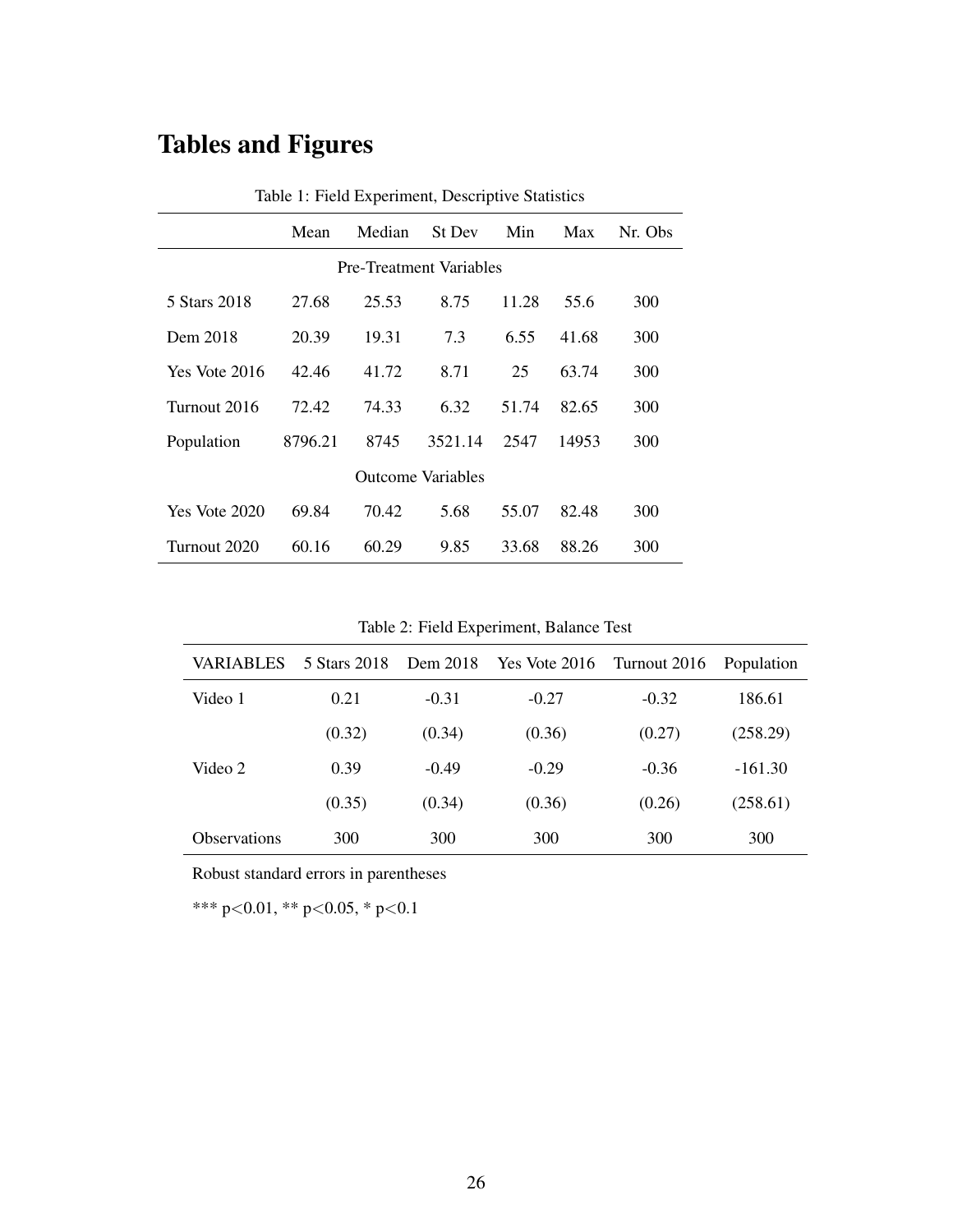|              | (1)         | (2)         | (3)                 | (4)         | (5)     | (6)      | (7)                            | (8)          |
|--------------|-------------|-------------|---------------------|-------------|---------|----------|--------------------------------|--------------|
|              | VCR $25$ pc | VCR $25$ pc | VCR $50 \text{ pc}$ | VCR $50$ pc |         |          | VCR 75 pc VCR 75 pc VCR 100 pc | VCR $100$ pc |
| Video 2 vs 1 | $0.54*$     | $0.82**$    | 0.58                | $0.93*$     | $0.83*$ | $1.25**$ | $1.19**$                       | $1.52**$     |
|              | (0.29)      | (0.37)      | (0.39)              | (0.48)      | (0.48)  | (0.61)   | (0.52)                         | (0.65)       |
| Obs          | 200         | 160         | 200                 | 160         | 200     | 160      | 200                            | 160          |
| $R-sq$       | 0.57        | 0.66        | 0.59                | 0.69        | 0.59    | 0.66     | 0.57                           | 0.63         |
| Sample       | Full        | Restr.      | Full                | Restr.      | Full    | Restr.   | Full                           | Restr.       |

Table 3: Field Experiment, Videos Completion Rates

Robust standard errors in parentheses

\*\*\* p<0.01, \*\* p<0.05, \* p<0.1

|              | (1)       | (2)             | (3)        | (4)             | (5)        | (6)             |
|--------------|-----------|-----------------|------------|-----------------|------------|-----------------|
|              | Turnout   | <b>Yes Vote</b> | Turnout    | <b>Yes Vote</b> | Turnout    | <b>Yes Vote</b> |
|              | Rate      | Share           | Rate       | Share           | Rate       | Share           |
| Video 1      | $-0.268$  | 0.023           | $-0.586$   | $-0.424$        | $-1.790$   | $-0.897$        |
|              | (0.815)   | (0.539)         | (0.879)    | (0.613)         | (1.239)    | (0.845)         |
| Video 2      | $-1.320*$ | $-0.384$        | $-1.896**$ | $-0.549$        | $-2.854**$ | $-1.033$        |
|              | (0.780)   | (0.509)         | (0.876)    | (0.591)         | (1.206)    | (0.855)         |
| Obs.         | 300       | 300             | 260        | 260             | 114        | 114             |
| R-sq.        | 0.758     | 0.742           | 0.791      | 0.753           | 0.814      | 0.697           |
| $V1$ vs $V2$ | 0.170     | 0.462           | 0.139      | 0.850           | 0.319      | 0.879           |
| Sample       | Full      | Full            | Restr.     | Restr.          | <b>MR</b>  | <b>MR</b>       |

Table 4: Field Experiment, Estimation Results

Robust standard errors in parentheses. \*\*\*  $p<0.01$ , \*\*  $p<0.05$ , \*  $p<0.1$ .

V1 vs V2 reports the p-value of the F test of the difference between V1 and V2.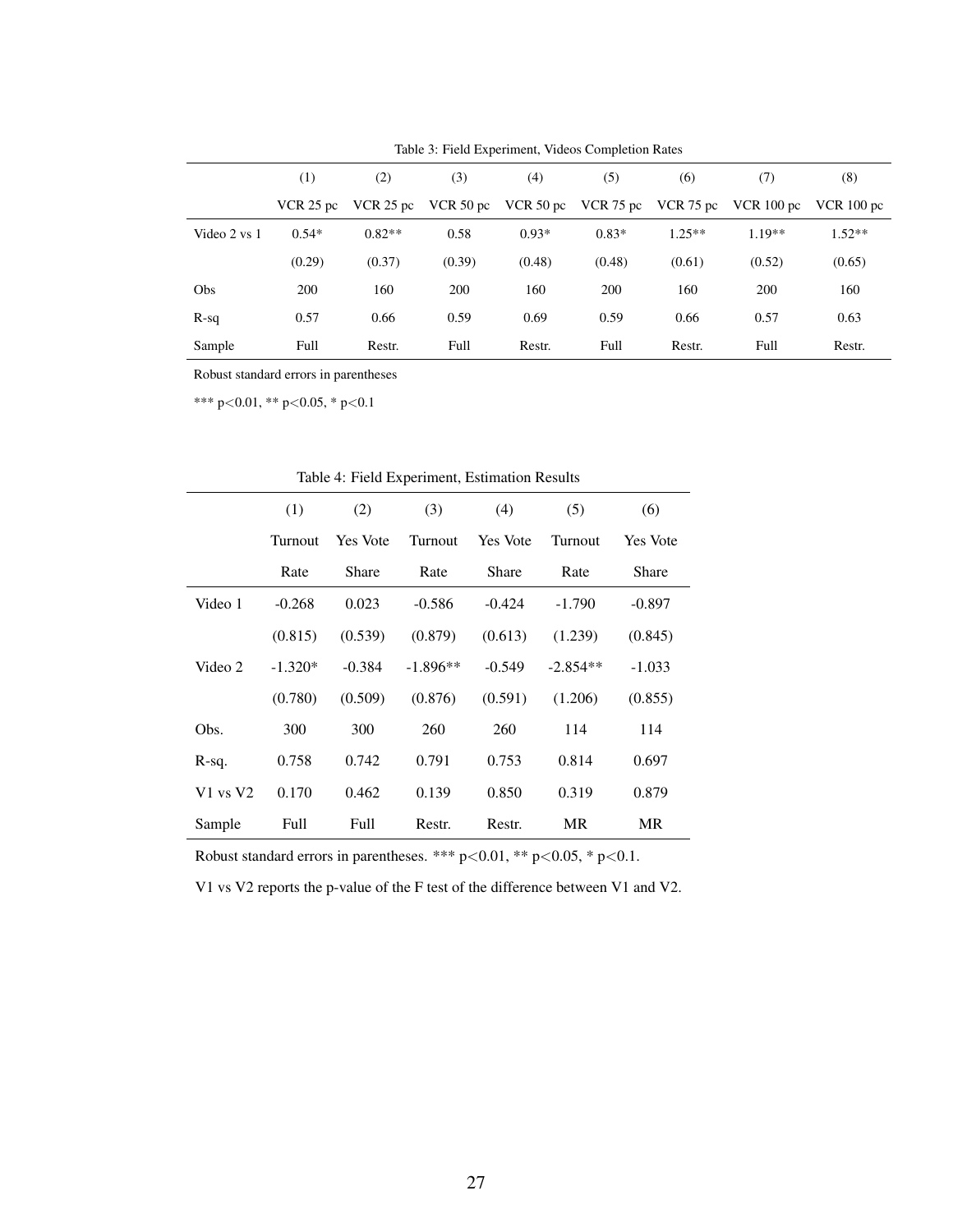|              | (1)       | (2)       | (3)        | (4)             | (5)       | (6)             |
|--------------|-----------|-----------|------------|-----------------|-----------|-----------------|
|              | Turnout   | Yes Vote  | Turnout    | <b>Yes Vote</b> | Turnout   | <b>Yes</b> Vote |
|              | Rate      | Share     | Rate       | Share           | Rate      | Share           |
| Video 1      | $-0.299$  | $-0.368$  | $-0.656$   | $-0.736$        | $-1.581$  | $-1.145$        |
|              | (0.769)   | (0.463)   | (0.842)    | (0.519)         | (1.373)   | (0.833)         |
| Video 2      | $-1.351*$ | $-0.776*$ | $-1.685**$ | $-0.848$        | $-2.645*$ | $-1.280$        |
|              | (0.765)   | (0.452)   | (0.824)    | (0.516)         | (1.434)   | (0.856)         |
| Obs.         | 391       | 391       | 351        | 351             | 205       | 205             |
| R-sq.        | 0.691     | 0.722     | 0.715      | 0.729           | 0.768     | 0.772           |
| $V1$ vs $V2$ | 0.189     | 0.447     | 0.254      | 0.858           | 0.427     | 0.891           |
| Sample       | Full      | Full      | Restr.     | Restr.          | MR        | MR              |

Table 5: Field Experiment, Estimation Results, Robustness

Robust standard errors in parentheses. \*\*\*  $p<0.01$ , \*\*  $p<0.05$ , \*  $p<0.1$ .

V1 vs V2 reports the p-value of the F test of the difference between V1 and V2.

|                                      | Mean | Median           | St Dev | Min              | Max          | Nr. Obs |
|--------------------------------------|------|------------------|--------|------------------|--------------|---------|
| Male                                 | .36  | $\boldsymbol{0}$ | .48    | $\boldsymbol{0}$ | $\mathbf{1}$ | 2003    |
| Young                                | .21  | $\boldsymbol{0}$ | .41    | $\overline{0}$   | $\mathbf{1}$ | 2003    |
| Adult                                | .63  | $\mathbf{1}$     | .48    | $\overline{0}$   | $\mathbf{1}$ | 2003    |
| Old                                  | .16  | $\boldsymbol{0}$ | .37    | $\boldsymbol{0}$ | $\mathbf{1}$ | 2003    |
| College                              | .29  | $\boldsymbol{0}$ | .45    | $\overline{0}$   | $\mathbf{1}$ | 2003    |
| <b>High Political Info</b>           | .53  | $\mathbf{1}$     | .5     | $\boldsymbol{0}$ | $\mathbf{1}$ | 2003    |
| <b>Voters of Traditional Parties</b> | .22  | $\boldsymbol{0}$ | .41    | $\boldsymbol{0}$ | $\mathbf{1}$ | 2003    |
| Voters of Non Traditional Parties    | .43  | $\boldsymbol{0}$ | .49    | $\boldsymbol{0}$ | $\mathbf{1}$ | 2003    |
| Undecided                            | .23  | $\boldsymbol{0}$ | .42    | $\boldsymbol{0}$ | $\mathbf{1}$ | 2003    |
| No Vote                              | .12  | $\boldsymbol{0}$ | .33    | $\boldsymbol{0}$ | $\mathbf{1}$ | 2003    |
| Low Trust Individuals                | .55  | $\mathbf{1}$     | .5     | $\overline{0}$   | $\mathbf{1}$ | 2003    |

Table 6: Survey Experiment, Descriptive Statistics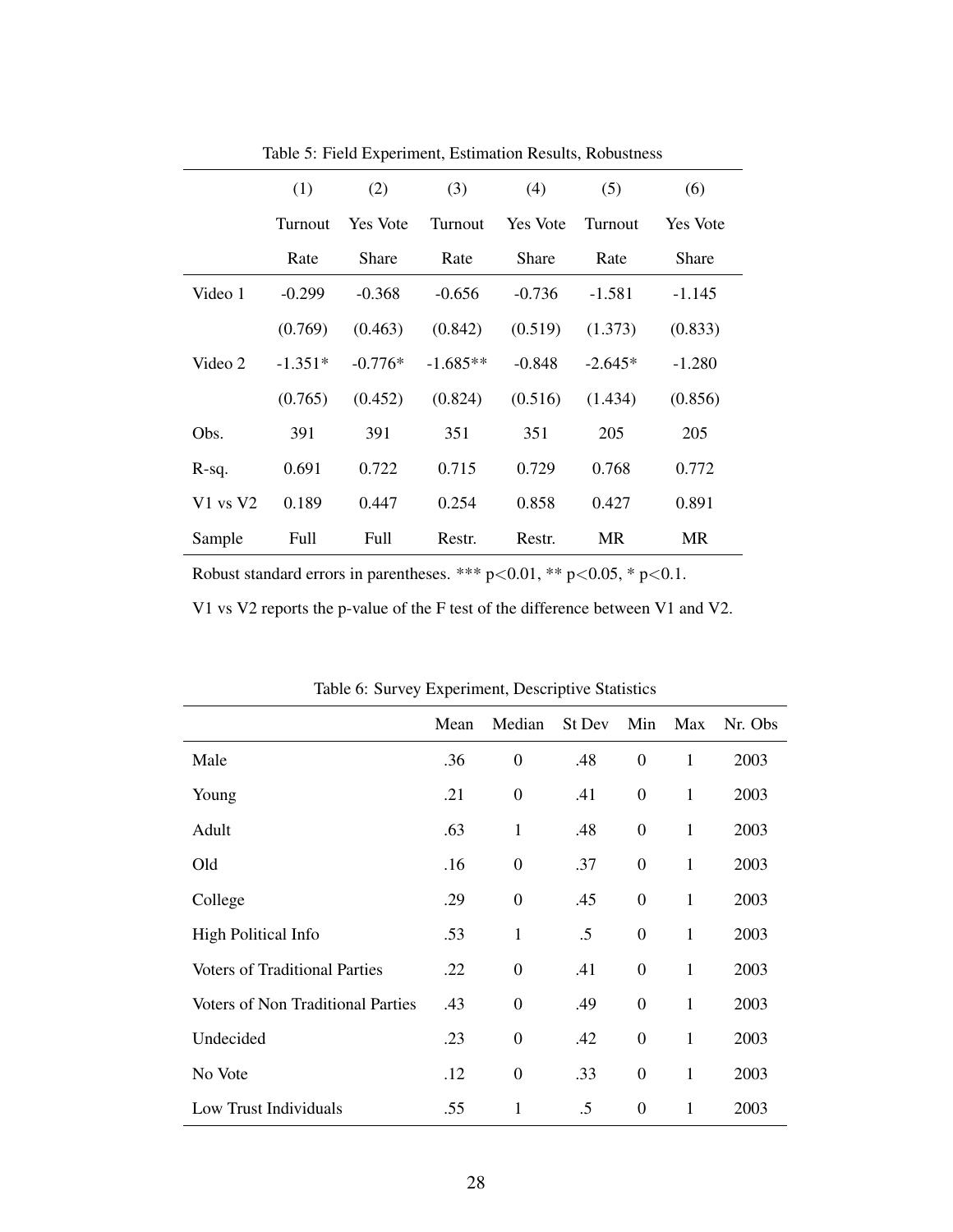|              |         |          |              |          |             |         | Table 7: Survey Experiment, Balance Tests |                                                                                     |                   |          |           |
|--------------|---------|----------|--------------|----------|-------------|---------|-------------------------------------------|-------------------------------------------------------------------------------------|-------------------|----------|-----------|
| VARIABLES    |         |          |              |          |             |         |                                           | High Pol Traditional Non-Traditional                                                |                   |          | Low Trust |
|              | Male    | Young    | <b>Adult</b> |          | Old College | Info    | Parties                                   | Parties                                                                             | Undecided No Vote |          | Voters    |
| Video        | 0.001   | $-0.030$ | $-0.004$     | 0.034    | $-0.003$    | 0.025   | 0.022                                     | $-0.034$                                                                            | 0.013             | $-0.000$ | $-0.034$  |
|              | (0.027) | (0.027)  | (0.033)      | (0.026)  | (0.029)     | (0.033) | (0.028)                                   | (0.034)                                                                             | (0.026)           | (0.021)  | (0.033)   |
| Video 2      | 0.009   | 0.010    | $-0.002$     | $-0.008$ | 0.004       | 0.051   | $0.044*$                                  | $-0.032$                                                                            | $-0.019$          | 0.007    | 0.025     |
|              | (0.028) | (0.027)  | (0.031)      | (0.023)  | (0.029)     | (0.034) | (0.027)                                   | (0.033)                                                                             | (0.024)           | (0.021)  | (0.032)   |
| Observations | 2,003   | 2,003    | 2,003        | 2,003    | 2,003       | 2,003   | 2,003                                     | 2,003                                                                               | 2,003             | 2,003    | 2,003     |
|              |         |          |              |          |             |         |                                           | Robust standard errors in parentheses, *** $p < 0.01$ , ** $p < 0.05$ , * $p < 0.1$ |                   |          |           |

29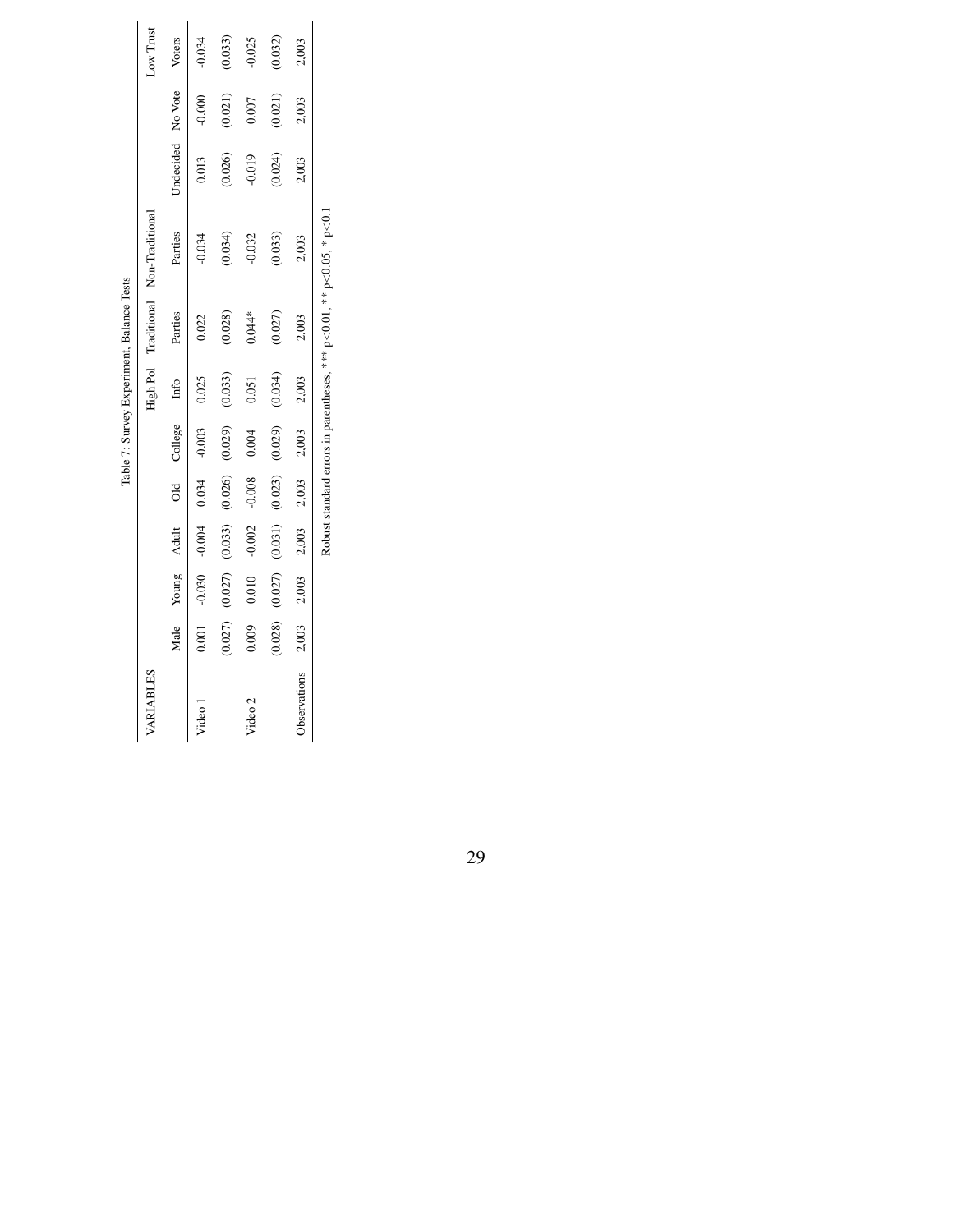|                          | (1)         | (2)       | (3)        | (4)           |
|--------------------------|-------------|-----------|------------|---------------|
| <b>VARIABLES</b>         | <b>Yes</b>  | Undecided | No         | High Pol Info |
| <b>Traditional Party</b> | $-0.185***$ | 0.022     | $0.163***$ | $0.093***$    |
|                          | (0.065)     | (0.049)   | (0.057)    | (0.029)       |
| Observations             | 340         | 340       | 340        | 1,537         |
| R-squared                | 0.029       | 0.001     | 0.033      | 0.007         |

Table 8: Survey Experiment Testing Basic Theoretical Implication

Robust standard errors in parentheses

\*\*\* p<0.01, \*\* p<0.05, \* p<0.1

Table 9: Survey Experiment Testing Theoretical Implication about Political Information

| <b>PARTY</b>        |           | Traditional      |                |            | Non Traditional | & No Voters |
|---------------------|-----------|------------------|----------------|------------|-----------------|-------------|
|                     | (1)       | (2)              | (3)            | (4)        | (5)             | (6)         |
| <b>VARIABLES</b>    | Yes       | <b>Undecided</b> | N <sub>0</sub> | <b>Yes</b> | Undecided       | No          |
| High Pol Info       | $-0.184*$ | $-0.048$         | $0.232**$      | $-0.001$   | $-0.080$        | 0.081       |
|                     | (0.109)   | (0.082)          | (0.104)        | (0.061)    | (0.051)         | (0.053)     |
| <b>Observations</b> | 90        | 90               | 90             | 250        | 250             | 250         |
| R-squared           | 0.033     | 0.004            | 0.062          | 0.000      | 0.012           | 0.013       |

Robust standard errors in parentheses

\*\*\* p<0.01, \*\* p<0.05, \* p<0.1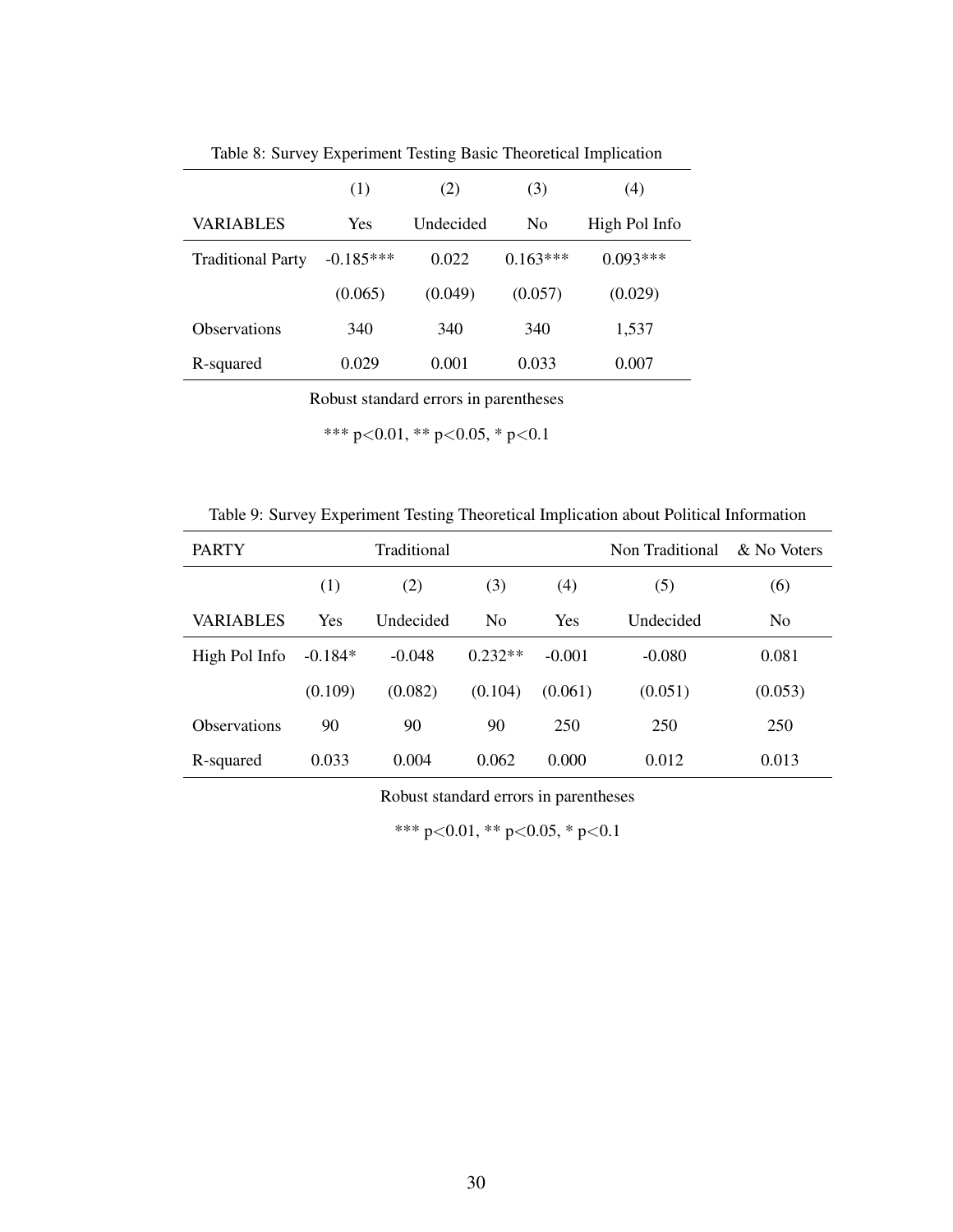|                     | (1)         | (2)        | (3)            | (4)         | (5)        | (6)       |
|---------------------|-------------|------------|----------------|-------------|------------|-----------|
| <b>VARIABLES</b>    | Yes         | Undecided  | N <sub>0</sub> | Yes         | Undecided  | No.       |
| Video 1             | $-0.189***$ | $0.129***$ | $0.060**$      |             |            |           |
|                     | (0.034)     | (0.030)    | (0.027)        |             |            |           |
| Video 2             | $-0.180***$ | $0.130***$ | $0.050**$      |             |            |           |
|                     | (0.034)     | (0.030)    | (0.025)        |             |            |           |
| Any Video           |             |            |                | $-0.185***$ | $0.129***$ | $0.055**$ |
|                     |             |            |                | (0.030)     | (0.026)    | (0.022)   |
| $V1$ vs $V2$        | 0.785       | 0.966      | 0.690          |             |            |           |
| <b>Observations</b> | 1,726       | 1,726      | 1,726          | 1,726       | 1,726      | 1,726     |
| R-squared           | 0.026       | 0.015      | 0.003          | 0.026       | 0.015      | 0.003     |

Table 10: Survey Experiment, ATE

Robust standard errors in parentheses. \*\*\*  $p<0.01$ , \*\*  $p<0.05$ , \*  $p<0.1$ .

V1 vs V2 reports the p-value of the F test of the difference between V1 and V2.

|                     | (1)        | (2)        | (3)        | (4)         | (5)        | (6)        | (7)      |
|---------------------|------------|------------|------------|-------------|------------|------------|----------|
| <b>VARIABLES</b>    | aggressive | negative   | dubious    | neutral     | favorable  | gen. aggr. | else     |
| Video 1             | $0.015***$ | $0.095***$ | $0.049***$ | $-0.383***$ | $0.137***$ | $0.089***$ | $-0.002$ |
|                     | (0.006)    | (0.023)    | (0.016)    | (0.032)     | (0.022)    | (0.019)    | (0.010)  |
| Video 2             | $0.017***$ | $0.177***$ | 0.016      | $-0.409***$ | $0.057***$ | $0.130***$ | 0.011    |
|                     | (0.005)    | (0.026)    | (0.012)    | (0.031)     | (0.019)    | (0.019)    | (0.011)  |
| $V1$ vs $V2$        | 0.805      | $0.001**$  | $0.031**$  | 0.341       | $0.000***$ | $0.042**$  | 0.191    |
| <b>Observations</b> | 2,003      | 2,003      | 2,003      | 2,003       | 2,003      | 2,003      | 2,003    |
| R-squared           | 0.004      | 0.029      | 0.006      | 0.130       | 0.021      | 0.022      | 0.001    |

Table 11: Survey Experiment, Text Analysis

Robust standard errors in parentheses. \*\*\*  $p<0.01$ , \*\*  $p<0.05$ , \*  $p<0.1$ .

V1 vs V2 reports the p-value of the F test of the difference between V1 and V2.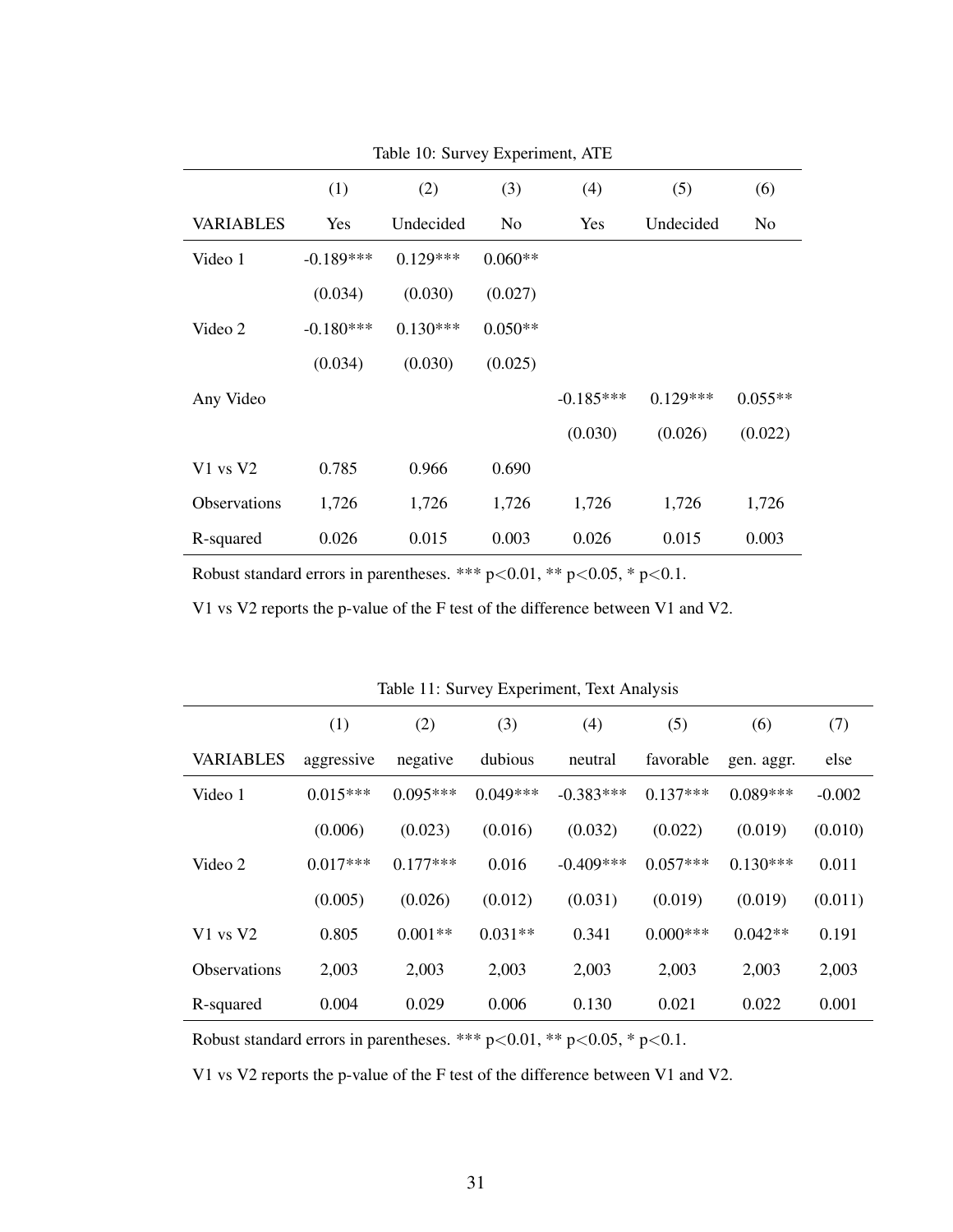|                    | (1)         | (2)       | (3)      | (4)         | (5)       | (6)            |
|--------------------|-------------|-----------|----------|-------------|-----------|----------------|
| <b>VARIABLES</b>   | Yes         | Undecided | No       | Yes         | Undecided | N <sub>o</sub> |
| Video 1            | $-0.230***$ | $0.110*$  | $0.120*$ | $-0.356***$ | $0.184*$  | $0.172*$       |
|                    | (0.071)     | (0.057)   | (0.066)  | (0.103)     | (0.096)   | (0.097)        |
| Video 2            | $-0.126*$   | 0.071     | 0.055    | $-0.282**$  | 0.110     | $0.172*$       |
|                    | (0.076)     | (0.055)   | (0.067)  | (0.109)     | (0.091)   | (0.095)        |
| High Pol Info      |             |           |          | $-0.184*$   | $-0.048$  | $0.232**$      |
|                    |             |           |          | (0.109)     | (0.082)   | (0.104)        |
| High Pol Info * V1 |             |           |          | $0.218*$    | $-0.108$  | $-0.109$       |
|                    |             |           |          | (0.131)     | (0.125)   | (0.144)        |
| High Pol Info * V2 |             |           |          | $0.262*$    | $-0.052$  | $-0.210$       |
|                    |             |           |          | (0.144)     | (0.113)   | (0.138)        |
|                    |             |           |          |             |           |                |
| P-Values V1 vs V2  | 0.116       | 0.473     | 0.289    |             |           |                |
|                    |             |           |          |             |           |                |
| Observations       | 404         | 404       | 404      | 404         | 404       | 404            |
| R-squared          | 0.032       | 0.009     | 0.009    | 0.043       | 0.026     | 0.027          |

Table 12: Survey Experiment, Voters of Traditional Parties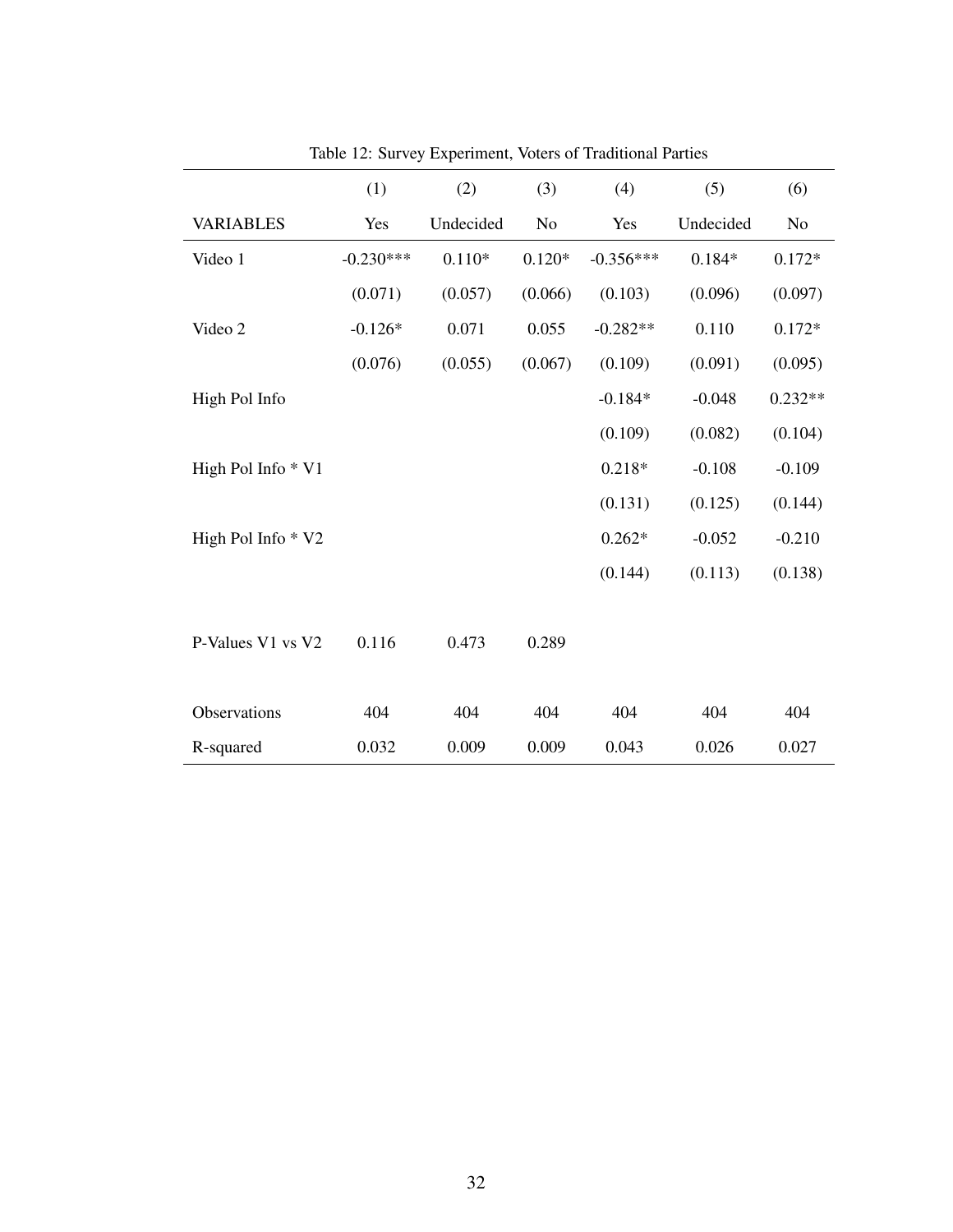|                    | (1)         | (2)        | (3)       | (4)         | (5)        | (6)      |
|--------------------|-------------|------------|-----------|-------------|------------|----------|
| <b>VARIABLES</b>   | Yes         | Undecided  | No        | Yes         | Undecided  | No       |
| Video 1            | $-0.186***$ | $0.114***$ | $0.072**$ | $-0.224***$ | $0.157***$ | 0.067    |
|                    | (0.043)     | (0.038)    | (0.035)   | (0.067)     | (0.060)    | (0.050)  |
| Video 2            | $-0.193***$ | $0.142***$ | 0.051     | $-0.204***$ | $0.134**$  | 0.070    |
|                    | (0.044)     | (0.040)    | (0.034)   | (0.066)     | (0.062)    | (0.048)  |
| High Pol Info      |             |            |           | $-0.001$    | $-0.080$   | 0.081    |
|                    |             |            |           | (0.061)     | (0.051)    | (0.053)  |
| High Pol Info * V1 |             |            |           | 0.067       | $-0.067$   | $-0.001$ |
|                    |             |            |           | (0.087)     | (0.074)    | (0.074)  |
| High Pol Info * V2 |             |            |           | 0.019       | 0.022      | $-0.042$ |
|                    |             |            |           | (0.087)     | (0.077)    | (0.069)  |
| Values V1 vs V2    | 0.868       | 0.495      | 0.555     |             |            |          |
|                    |             |            |           |             |            |          |
| Observations       | 917         | 917        | 917       | 917         | 917        | 917      |
| R-squared          | 0.029       | 0.018      | 0.005     | 0.031       | 0.032      | 0.013    |

Table 13: Survey Experiment, Voters of Non-Traditional Parties & No Voters